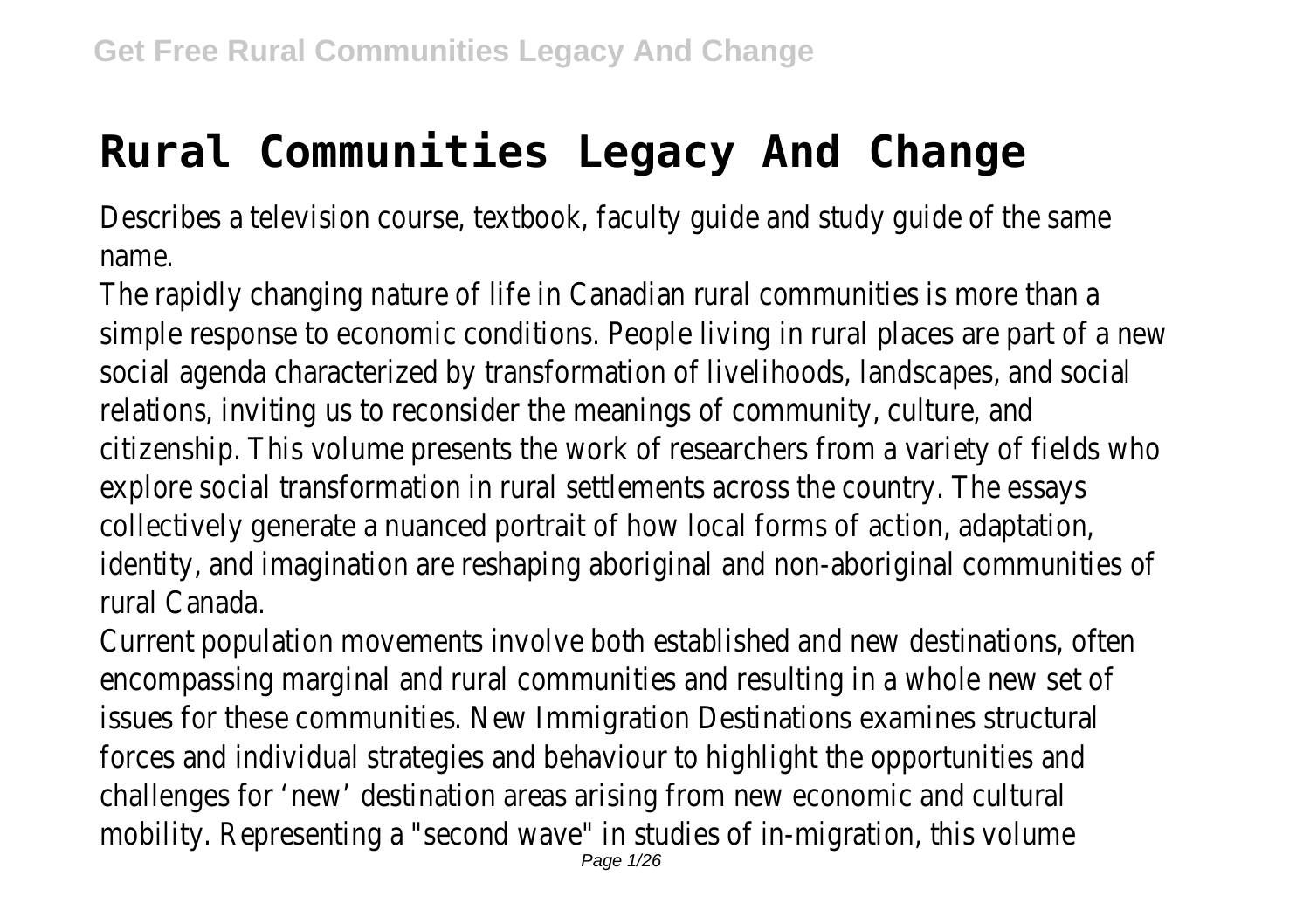examines patterns in "non-traditional" rural and peripheral migration destinations with a particular case study on Northern Ireland. Indeed, focusing mainly on the host society, this book shows how processes of migrant incorporation are and rely on multifarious influences including the state, community, individual families. Accordingly, the book develops of migration and social integration rural/peripheral destinations. This subsequently provides clarification of many of the contested concepts including transnationalism; integration, acculturation and assimilation; 'new' destinations; and migrants and ethnic minorities. Focusing local and the micro with a strong sense of research, social and policy reality, the volume critically engages with original theories of migration, thus providin fuller conceptual and theoretical understanding that is required in the emerging fuller of migration studies within a rapidly changing and uncertain world. The interdisciplinary nature will appeal to policymakers, scholars, and both under and postgraduate students in a range of disciplines including Sociology ( Ethnic Studies), Human Geography (Migration, Demography), Political Economy Community Developme

This edited collection illustrates contestations over land and political authorited Africa's rural areas, focusing on threats to popular rights and how they supported. Who controls the land and minerals in the former Bantustans Page 2/26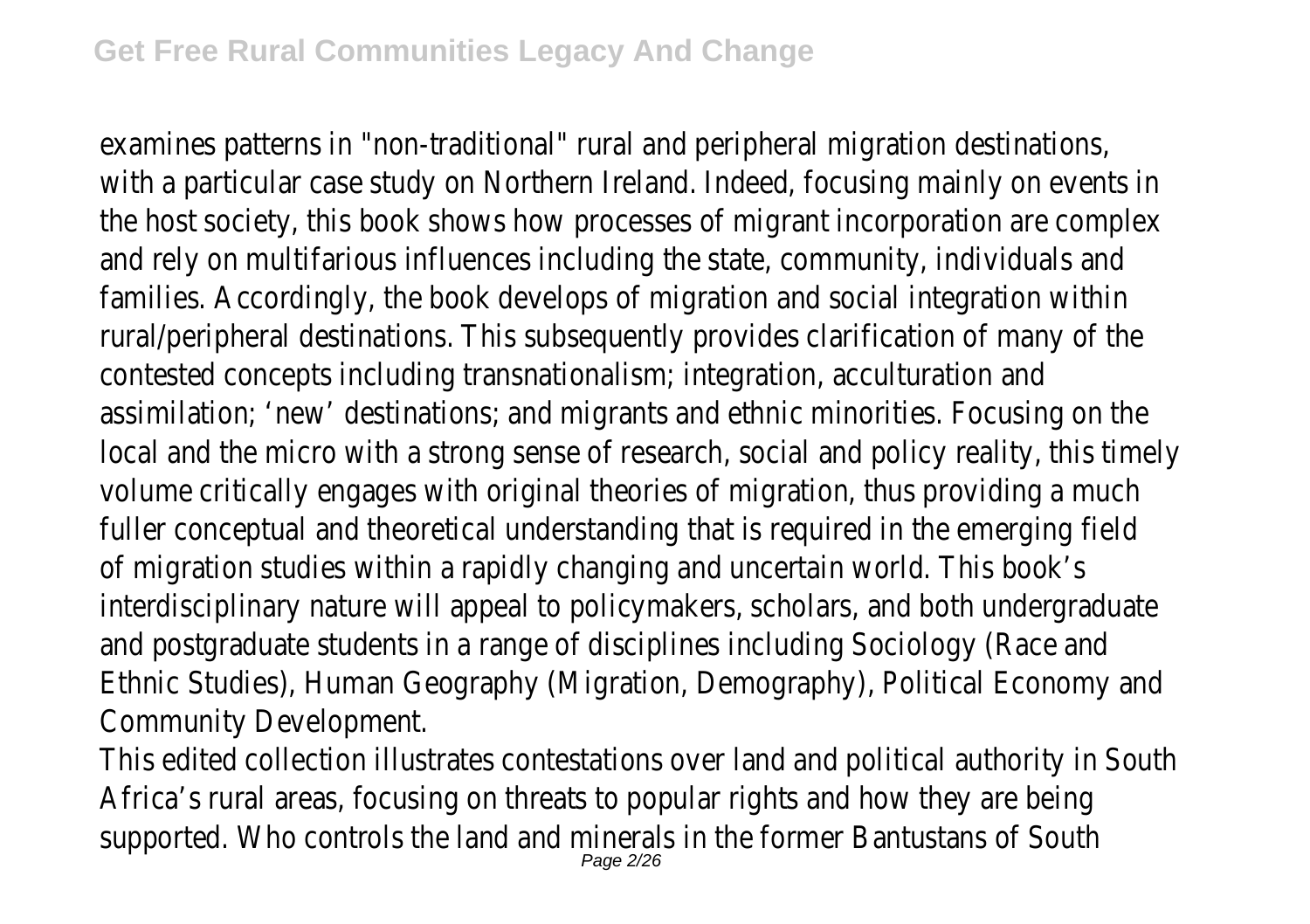Africa - chiefs, the state or landholders? Disputes are taking place are ownership of resources, decisions about their exploitation and who shoul With respect to all of these issues, the courts have become increasingly import. contributors to Land, Law and Chiefs in Rural South Africa capture some intense contestations over land, law and political authority, focussing on thre rights of ordinary people. History and customary law feature strongly in most and succession to chieftaincy is also frequently disputed. Judges have decisions in a context where rival claimants to property or office assert versions of history and custom. The South African constitution recognizes or law and the courts are attempting to incorporate and develop this b jurisprudence as 'living customary law'. Lawyers, community leaders and a are called on to assist in researching cases around restitution, land rights customary law. The chapters in this collection discuss legal cases and policy that have evolved since 1994. Some chapters analyze the increasing power of the South African rural areas, while others suggest that the courts are giving stops. popular rights over land and supporting local democratic processes. Containrecord significant pushback from groups that reject traditional authority. political tensions are a central theme of the collection and thus serve as studies in furthering our understanding of rights and restitution in South Africa. Page 3/26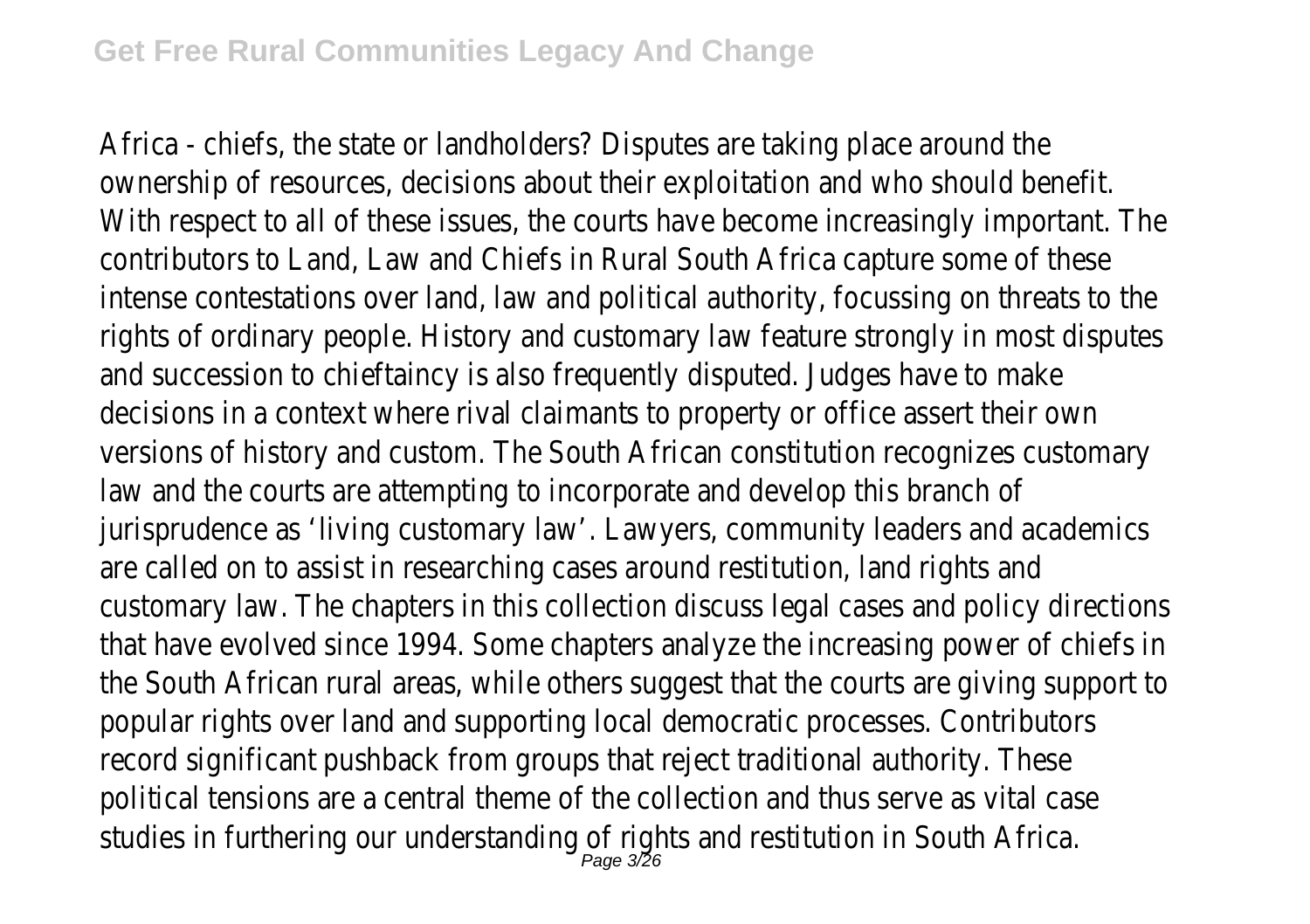Pentecostalism in Colom

Communities in Acti

Big House on the Prair

Dreamers & Defende

American Conservationis

New Immigration Destination

*The Geography of Rural Change provides a thorough examination of the processes and outcomes of rural change as a result of a period of major restructuring in developed market economies. After outlining the main dimensions of rural change, the book progresses from a discussion of theoretical insights into rural restructuring to a consideration of both the extensive use of rural land and the changing nature of rural economy and society. The text places an emphasis on relevant principles, concepts and theories of rural change, and these are supported by extensive case study evidence drawn from different parts of the developed world. The Geography of Rural Change is written for undergraduates taking courses in human geography, agricultural geography, rural geography, rural sociology, planning and agricultural economics.*

*Communities in rural America are a complex mixture of peoples and cultures, ranging from miners who have been laid off in West Virginia, to Laotian immigrants* Page 4/26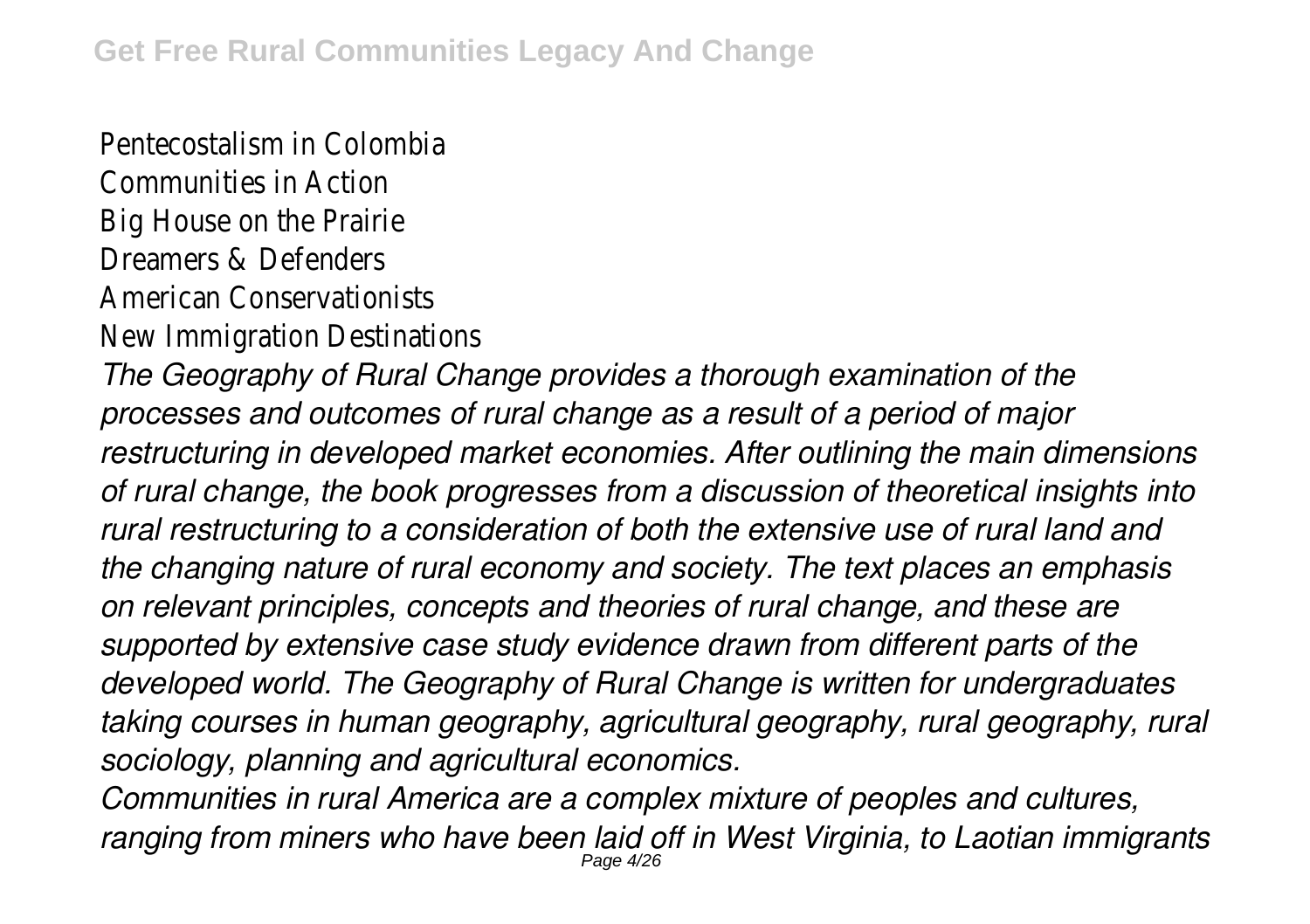*relocating in Kansas to work at a beef processing plant, to entrepreneurs drawing up plans for a world-class ski resort in California's Sierra Nevada. Rural Communities: Legacy and Change uses its unique Community Capitals framework to examine how America's diverse rural communities use their various capitals (natural, cultural, human, social, political, financial, and built) to address the modern challenges that face them. Each chapter opens with a case study of a community facing a particular challenge, and is followed by a comprehensive discussion of sociological concepts to be applied to understanding the case. This narrative, topical approach makes the book accessible and engaging for undergraduate students, while its integrative approach provides them with a framework for understanding rural society based on the concepts and explanations of social science. This fifth edition is updated throughout with 2013 census data and features new and expanded coverage of health and health care, food systems and alternatives, the effects of neoliberalism and globalization on rural communities, as well as an expanded resource and activity section at the end of each chapter.*

*This study examines the critical state of rural life in America, its causes and possible cure. First reviewing existing research and theories on the subject, Wilkinson identifies characteristic rural conditions that block community* Page 5/26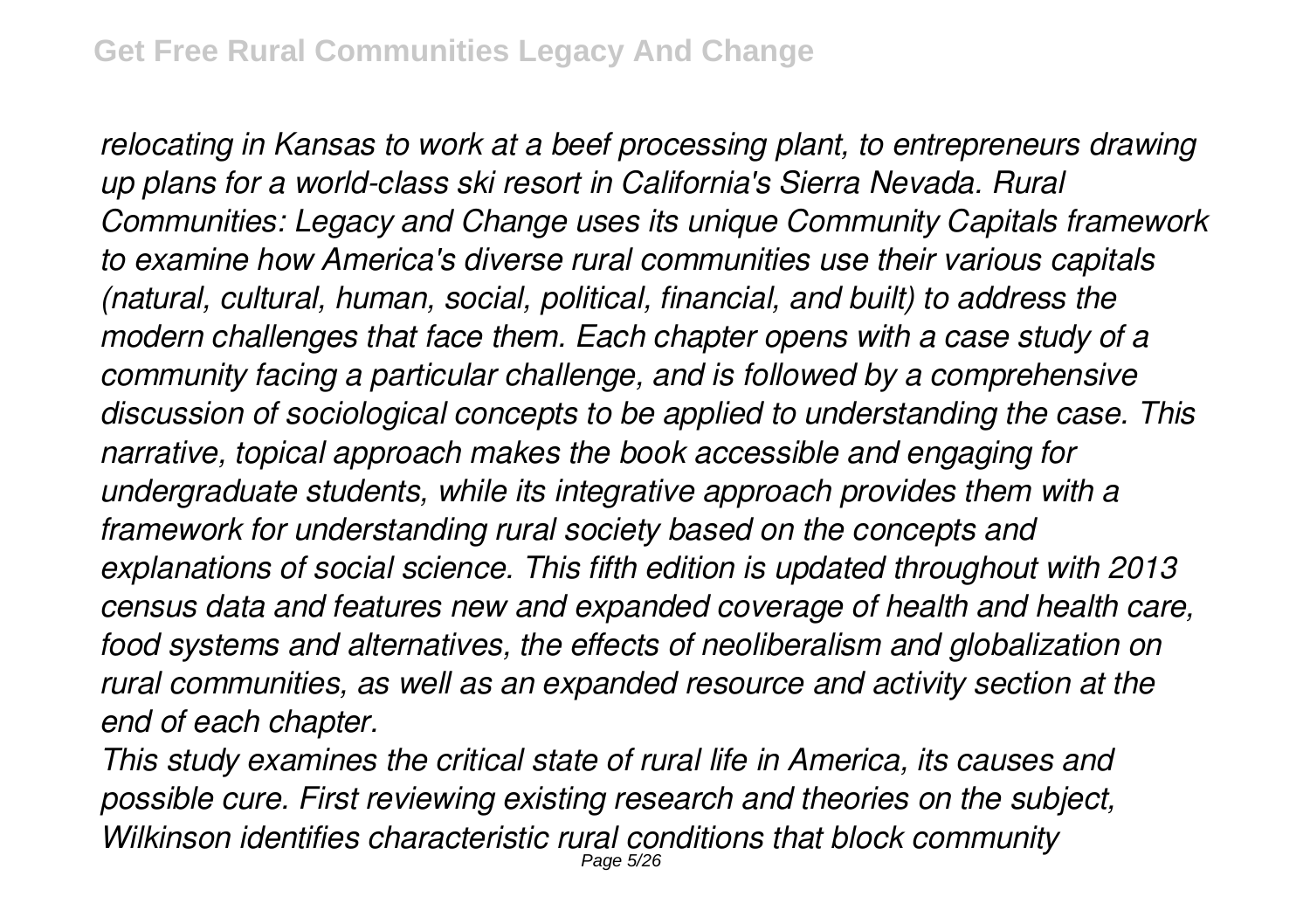*development and the enhancement of economic, social, and educational opportunities for rural people. His analysis focuses on community interaction as a necessary basis for social well-being, pinpoints fruitful areas of research, and suggests policy initiatives needed to save a rural way of life. Rural people and communities continue to play important social, economic and environmental roles at a time in which societies are rapidly urbanizing, and the identities of local places are increasingly subsumed by flows of people, information and economic activity across global spaces. However, while the organization of rural life has been fundamentally transformed by institutional and social changes that have occurred since the mid-twentieth century, rural people and communities have proved resilient in the face of these transformations. This book examines the causes and consequences of major social and economic changes affecting rural communities and populations during the first decades of the twenty-first century, and explores policies developed to ameliorate problems or enhance opportunities. Primarily focused on the U.S. context, while also providing international comparative discussion, the book is organized into five sections each of which explores both socio-demographic and political economic aspects of rural transformation. It features an accessible and up-to-date blend of theory and empirical analysis, with each chapter's discussion grounded in real-life* Page 6/26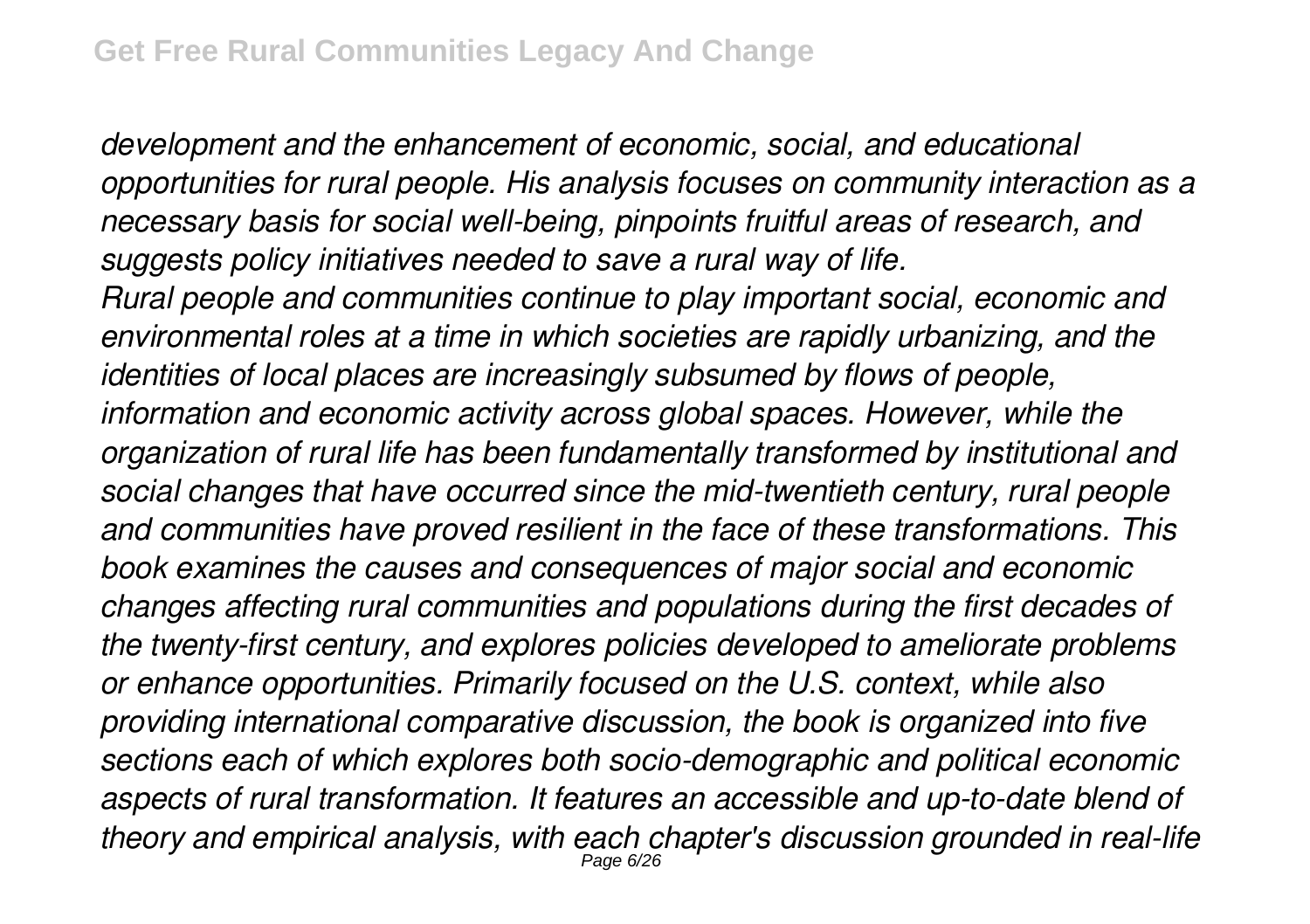*situations through the use of empirical case-study materials. Rural People and Communities in the 21st Century is intended for advanced undergraduate and graduate courses in rural sociology, community sociology, rural and/or population geography, community development, and population studies. Uprooted Images and Realities of Rural Life Legacy And Change How Change Happens Land, Law and Chiefs in Rural South Africa Pathways to Health Equity Rural CommunitiesLegacy + ChangeRoutledge Why Rural Schools Matter Foot and mouth disease and BSE have both had a devastating impact on rural society. Alongside these devastating developments, the rise of the organic food movement has helped to revitalize an already politicized rural population. From fox-hunting to farming, the vigour with which rural activities and living are defended overturns received notions of a sleepy and complacent countryside.* Page 7/26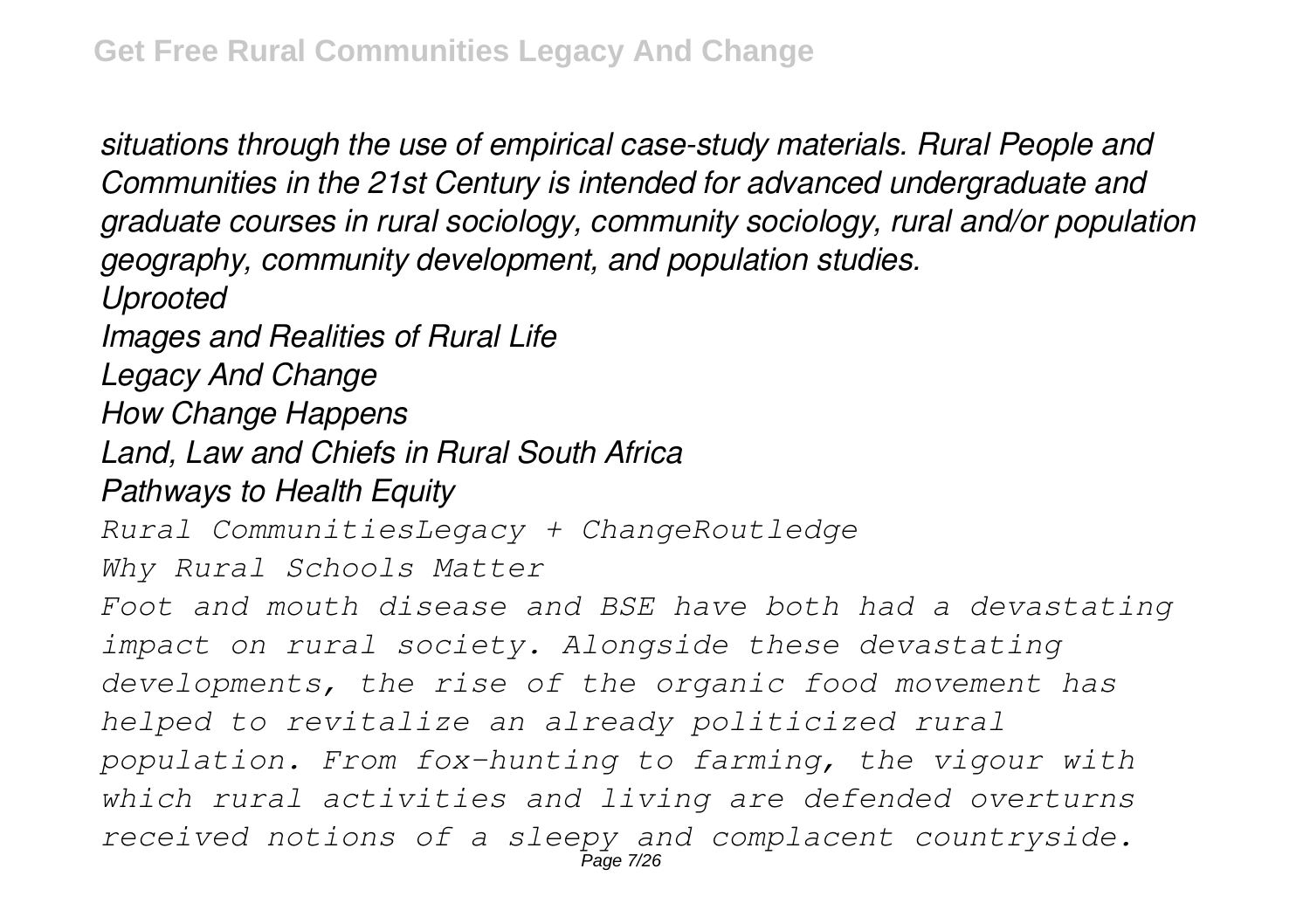*Over the years "rural life" has been defined, redefined and eventually fallen out of fashion as a sociological concept--in contrast to urban studies, which has flourished. This much-needed reappraisal calls for its reinterpretation in light of the profound changes affecting the countryside. First providing an overview of rural sociology, Hillyard goes on to offer contemporary case studies that clearly demonstrate the need for a reinvigorated rural sociology. Tackling a range of contentious issues--from fox-hunting to organic farming--this book offers a new model for rural sociology and reassesses its role in contemporary society. This book compiles a collection of case studies analysing drivers of and responses to change amongst contemporary hunter-gatherers. Contemporary hunter-gatherers' livelihoods are examined from perspectives ranging from historical legacy to environmental change, and from changes in national economic, political and legal systems to more broad-scale and universal notions of globalization and acculturation. Far from the commonly held romantic view that hunter-*Page 8/26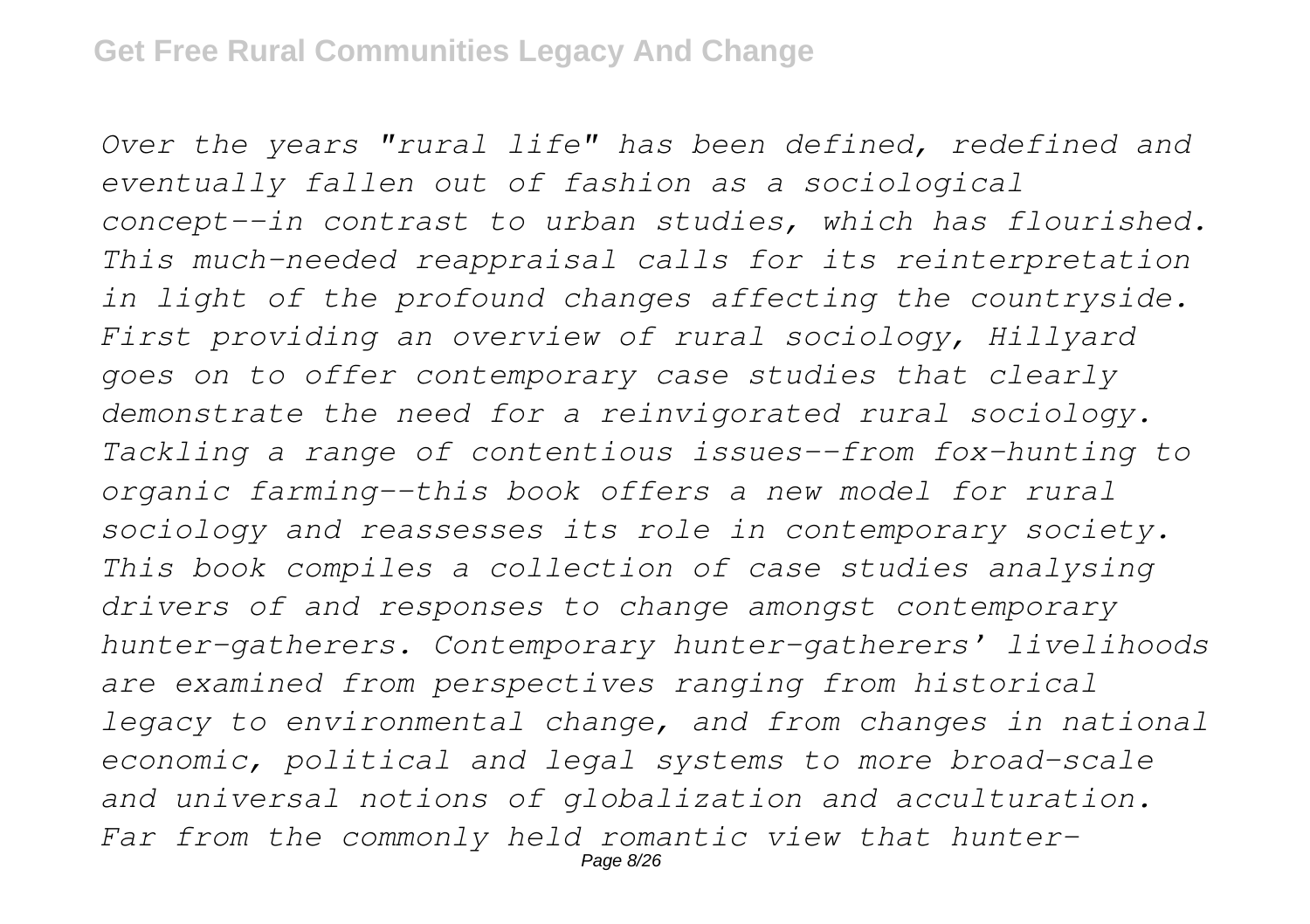*gatherers continue to exist as isolated populations living a traditional lifestyle in harmony with the environment, contemporary hunter-gatherers – like many rural communities around the world - face a number of relatively new ecological and social challenges to which they are pressed to adapt. Contemporary hunter-gatherer societies are increasingly and rapidly being affected by Global Changes, related both to biophysical Earth systems (i.e., changes in climate, biodiversity and natural resources, and water availability), and to social systems (i.e. demographic transitions, sedentarisation, integration into the market economy, and all the socio-cultural change that these and other factors trigger). Chapter 10 of this book is open access under a CC BY 4.0 license. Building Blocks for Handpump Sustainability Worlds Apart Strategies for Designing Greener, Healthier, More Equitable Communities*

*Aesthetics, Ideology and Nation-Building*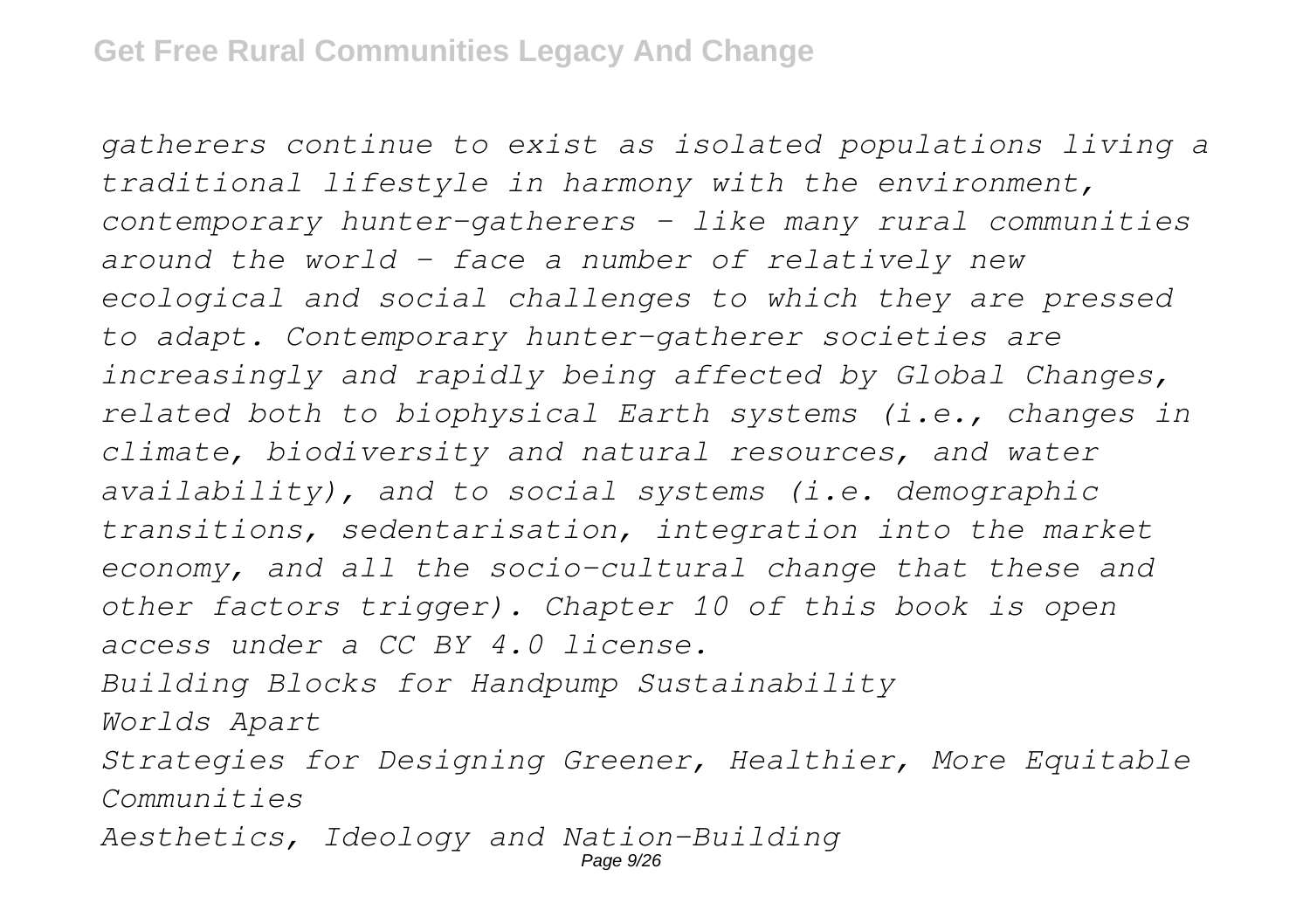*Rise of the Rural Ghetto and Prison Proliferation Achieving Rural Health Equity and Well-Being "DLP, Developmental Leadership Program; Australian Aid; Oxfam." The course explores rural conditions in the United States from a sociologist's viewpoint. It moves from the definition of rural to the practice of living, surviving and prospering in rural communities. The course is wrapped up by a discussion group led by Patricia Dewees. Rural sociologists Cornelia Flora, Jan Flora, Louis E. Swanson, Mark Weinberg and Jacqueline Spears participate in the discussion.*

*Combines an essential theoretical framework with illustrative stories to show the dynamics of stability and change in America s rural communities. "*

*Rural counties make up about 80 percent of the land area of the United States, but they contain less than 20 percent of the U.S. population. The relative sparseness of the population in rural areas is one of many factors that influence the health and wellbeing of rural Americans. Rural areas have histories, economies, and cultures that differ from those of cities and from one rural area to another. Understanding these differences is critical to*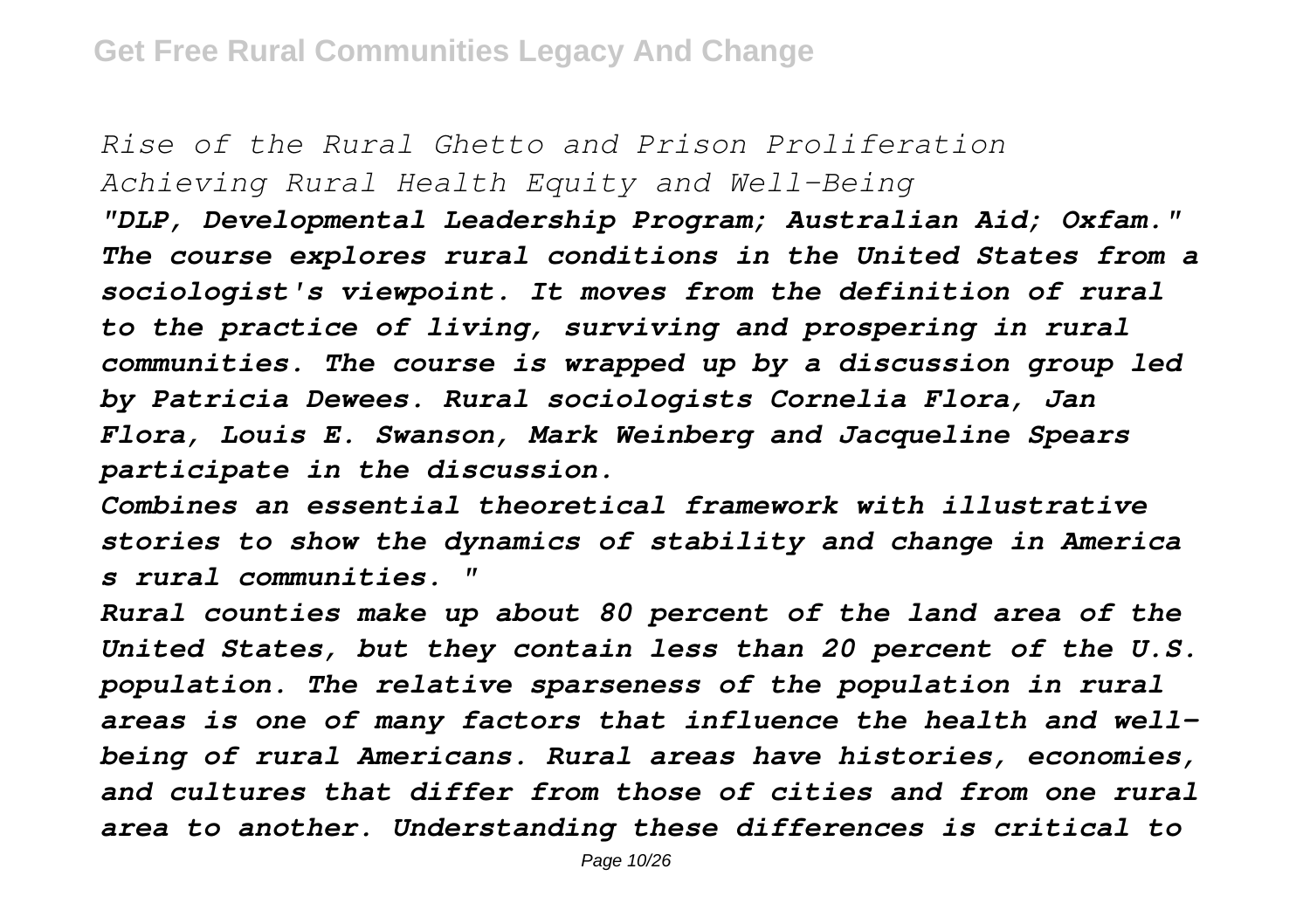*taking steps to improve health and well-being in rural areas and to reduce health disparities among rural populations. To explore the impacts of economic, demographic, and social issues in rural communities and to learn about asset-based approaches to addressing the associated challenges, the National Academies of Sciences, Engineering, and Medicine held a workshop on June 13, 2017. This publication summarizes the presentations and discussions from the workshop. Rural Poverty in the United States The Remembered Village The Community in Urban Society Rural Health in the United States Rural People and Communities in the 21st Century The Geography of Rural Change*

Focuses on the various problems of rural America and provides a foundation for understanding rural society.

Rural America is a complex mixture of peoples and cultures struggling for survival through innovative approaches to their problems. These people range from laid-off miners in West Virginia to Laotian

Crossing anthropology with urban studies and architecture, this is the first book to Page 11/26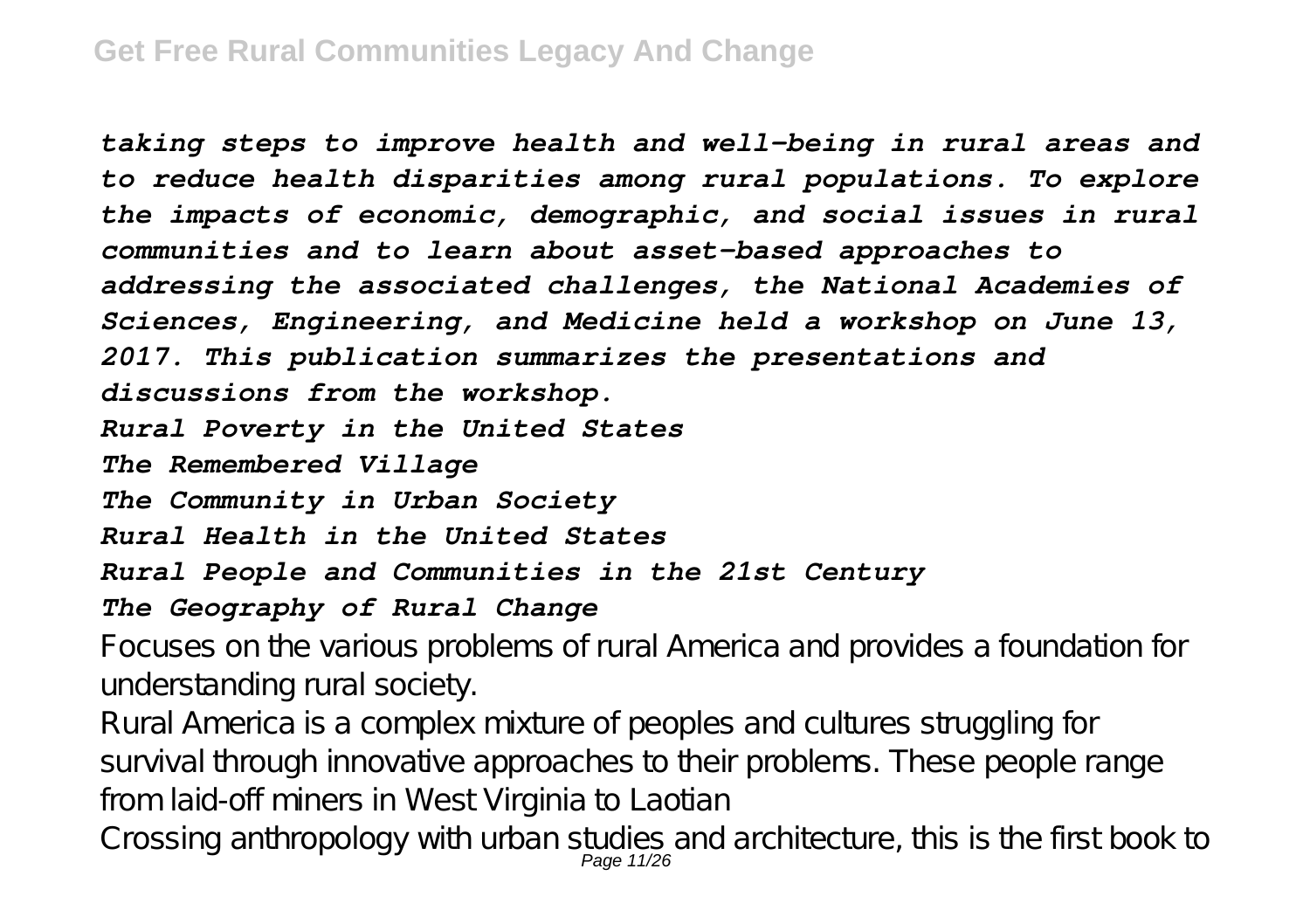explore how Mexican migrants are building houses and other structures in Mexico with the money they earn in the US. The author defines this as the development of remittance space, a phenomenon that is changing the landscapes and economies of villages and towns throughout Mexicoand, not incidentally, of several US cities as well, including LA and Chicago. While remittance building is not unique to Mexico, the remittance corridor from the US to our southern neighbor is the largest in the world: a flow of about 22 billion dollars in 2010 alone. Lopez has identified a correspondence between this monetary flow and the construction boom in rural Mexico. In fact, she proposes that a Mexican s capacity to build in rural villages itself motivates migration and changes social and cultural life for migrants and their families. Through careful ethnographic and architectural analysis, Lopez brings migrant hometowns to life and positions them in larger critical debates about migration. The research was conducted on both sides of the border: Lopez worked and lived with migrants in Los Angeles and Chicago, and she pursued her subject throughout the south of Jalisco, not far from Guadalajara. This is a dangerous area: drug wars are raging, and it takes courage and care to spend time there, a matter covered in the book." This book is designed to assist those responsible for planning, implementing and supporting rural water supply prograames to increase sustainability.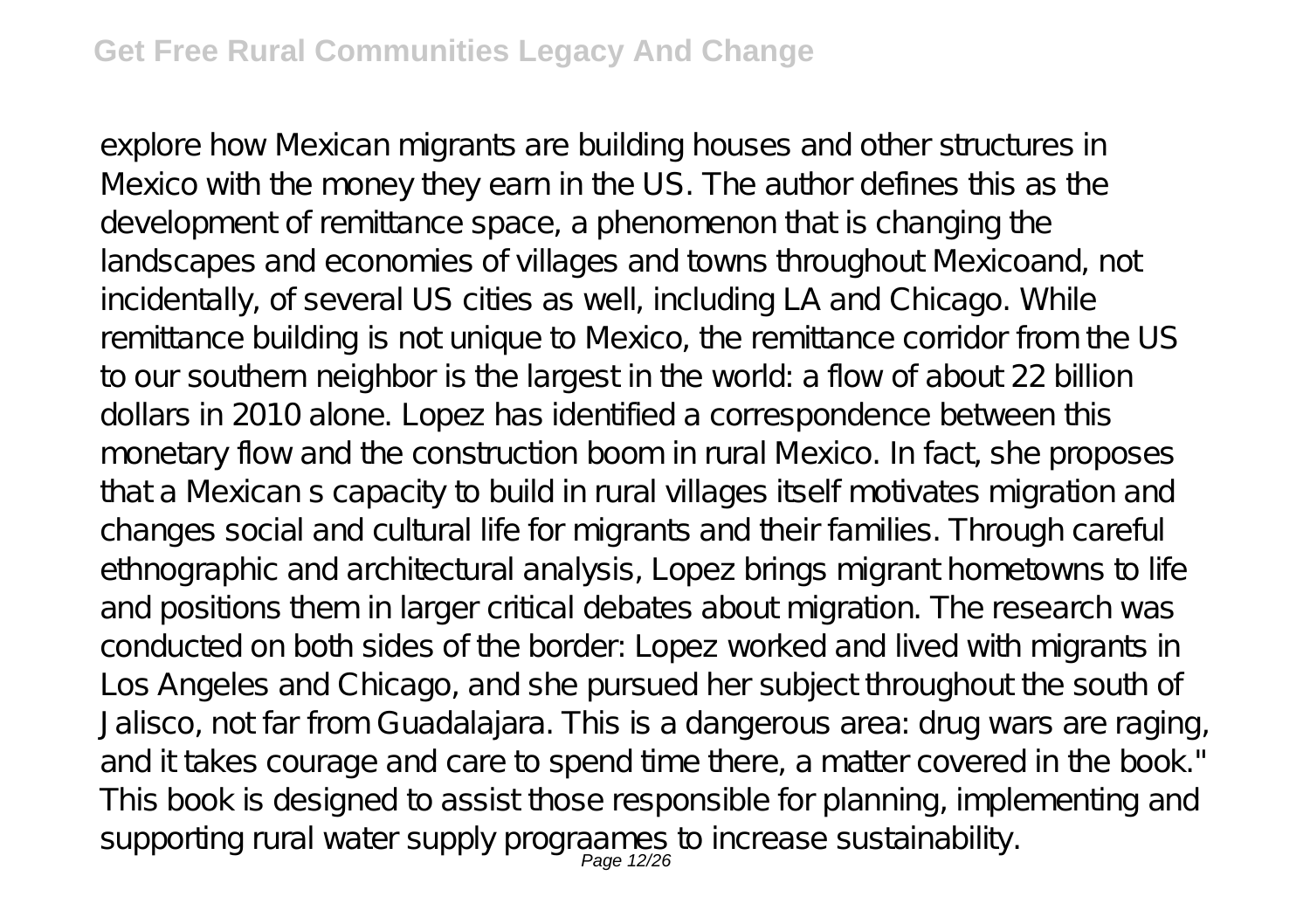Rural Water Supply in Africa Legacy and Change Contested histories and current struggles

Resilience and Transformation

Rural Communities

Migrating to Rural and Peripheral Areas

"A superior exploration of the consequences of the hollowing out of our agricultural heartlands."—Kirkus Reviews In the tradition of Wendell Berry, a young writer wrestles with what we owe the places we've left behind. In the tiny farm town of Emmett, Idaho, there are two kinds of people: those who leave and those who stay. Those who leave go in search of greener pastures, better jobs, and college. Those who stay are left to contend with thinning communities, punishing government farm policy, and environmental decay. Grace Olmstead, now a journalist in Washington, DC, is one who left, and in Uprooted, she examines the heartbreaking consequences of uprooting—for Emmett, and for the greater heartland America. Part memoir, part journalistic investigation, Uprooted wrestles with the questions of what we owe the places we come from and what we are willing to Page 13/26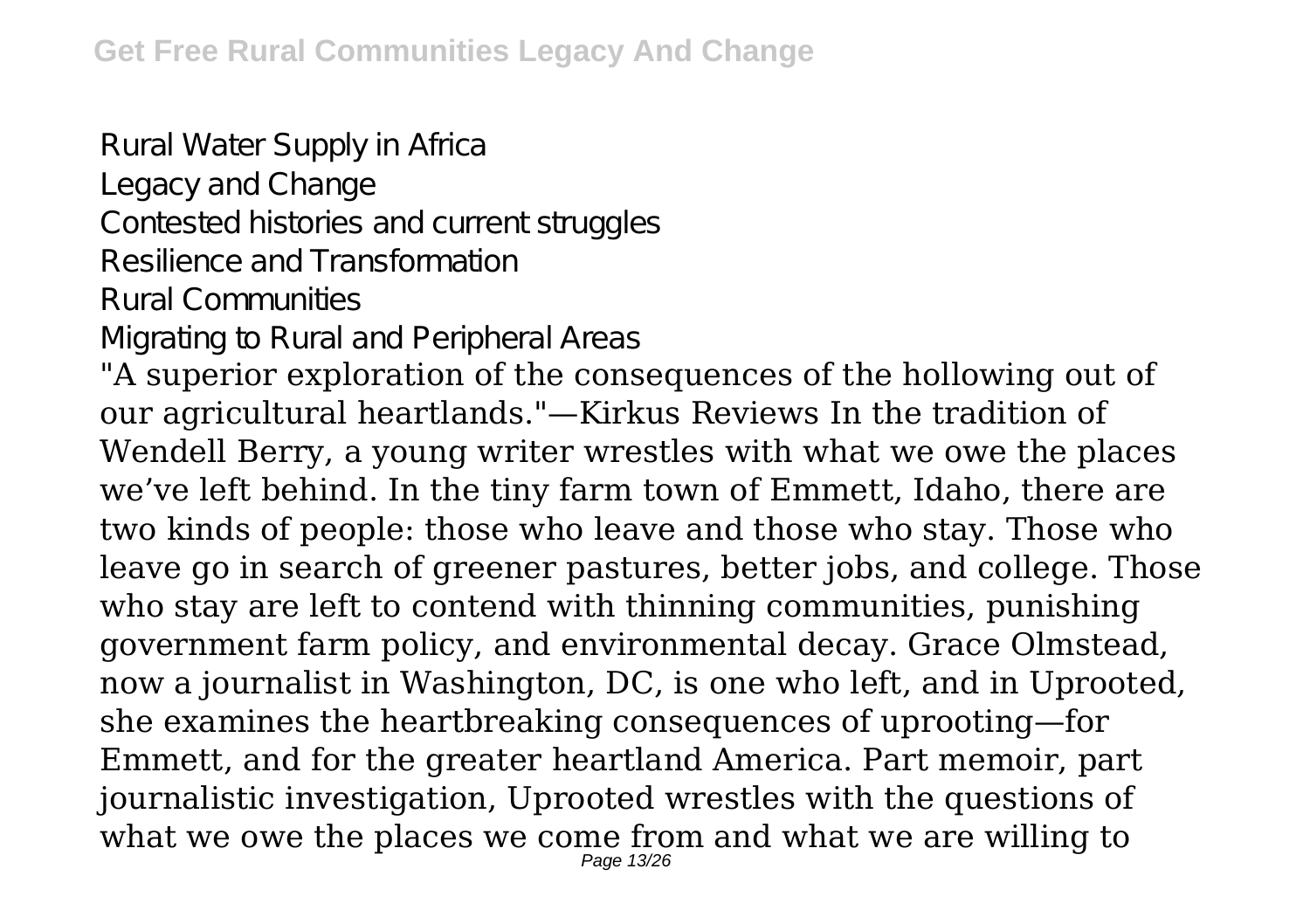sacrifice for profit and progress. As part of her own quest to decide whether or not to return to her roots, Olmstead revisits the stories of those who, like her great-grandparents and grandparents, made Emmett a strong community and her childhood idyllic. She looks at the stark realities of farming life today, identifying the government policies and big agriculture practices that make it almost impossible for such towns to survive. And she explores the ranks of Emmett's newcomers and what growth means for the area's farming tradition. Avoiding both sentimental devotion to the past and blind faith in progress, Olmstead uncovers ways modern life attacks all of our roots, both metaphorical and literal. She brings readers face to face with the damage and brain drain left in the wake of our pursuit of selfimprovement, economic opportunity, and so-called growth. Ultimately, she comes to an uneasy conclusion for herself: one can cultivate habits and practices that promote rootedness wherever one may be, but: some things, once lost, cannot be recovered.

Art and cultural production in Egypt during much of the last hundred years has operated against a backdrop of political crisis and confrontation. Patrick Kane focuses on the turbulent changes of the Page 14/26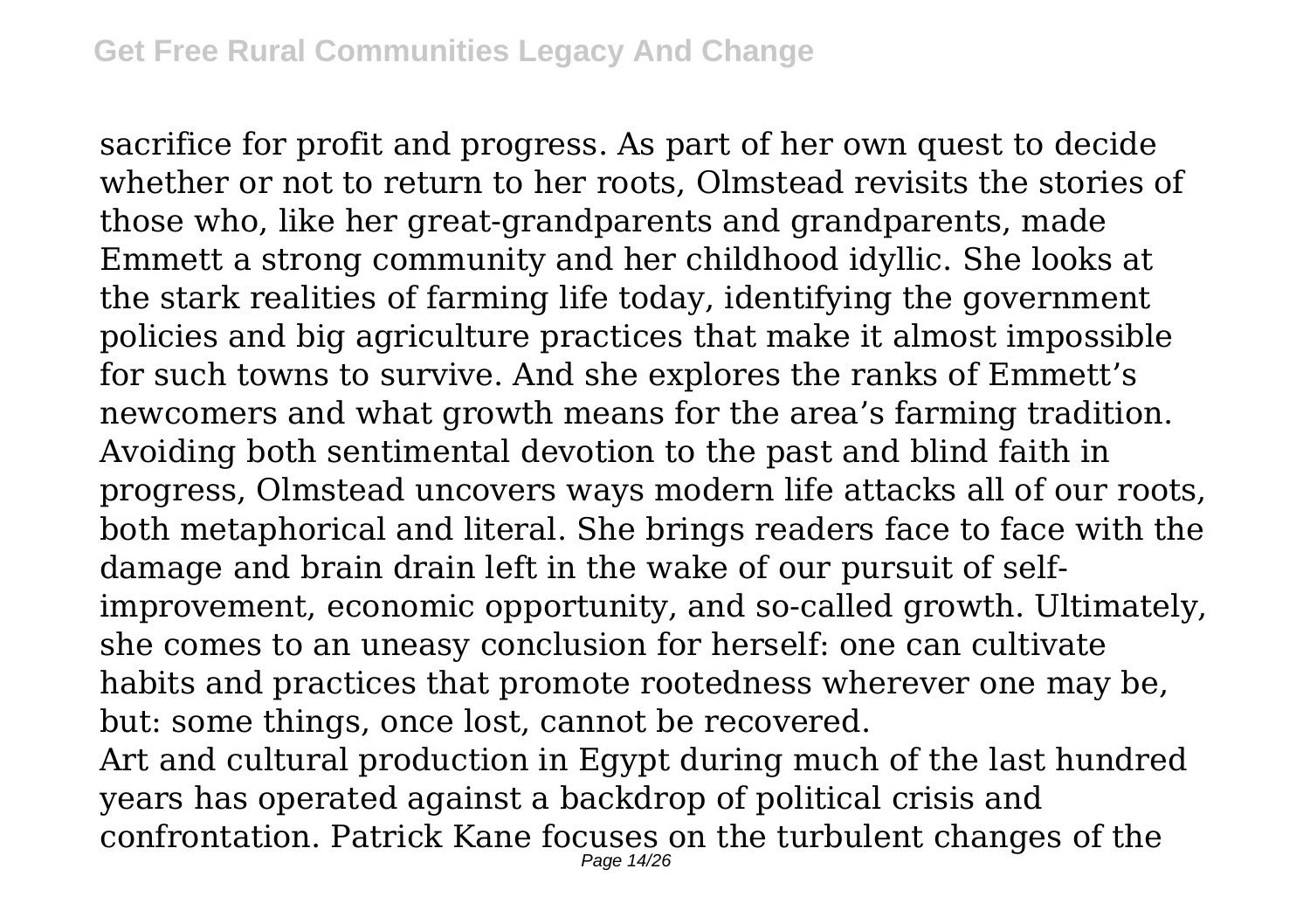1920s to 1960s, when polemical discourse and artistic practice developed against the entrenched and co-opted conservatism of elite and state culture. Radical forms of cultural criticism and dissonance emerged, and this legacy continues to resonate through contemporary activism and dissent. Kane charts the rise of key art movements, like the Egyptian Surrealists and the Contemporary Art Group, and explores their resistance to the Nahda paradigm of elite culture, as well as Nasser's state authoritarianism and nationalist agenda. Through the work of artists and critics like Abd al-Hadi al-Gazzar and Gamal al-Sagini, Kane provides rare insight into the Egyptian cultural and aesthetic experience, and how it has been shaped within a context of political and social conflict.

The community is more than an abstract object of theoretical inquiry. It is also a place where people live. It is difficult to determine where community research and theory merge, because the community is a unique place where theory and the real world come together. Local conditions change and new research techniques emerge. In the second edition of The Community in Urban Society, the authors solve this problem by distilling the historic and foundational theories of Page 15/26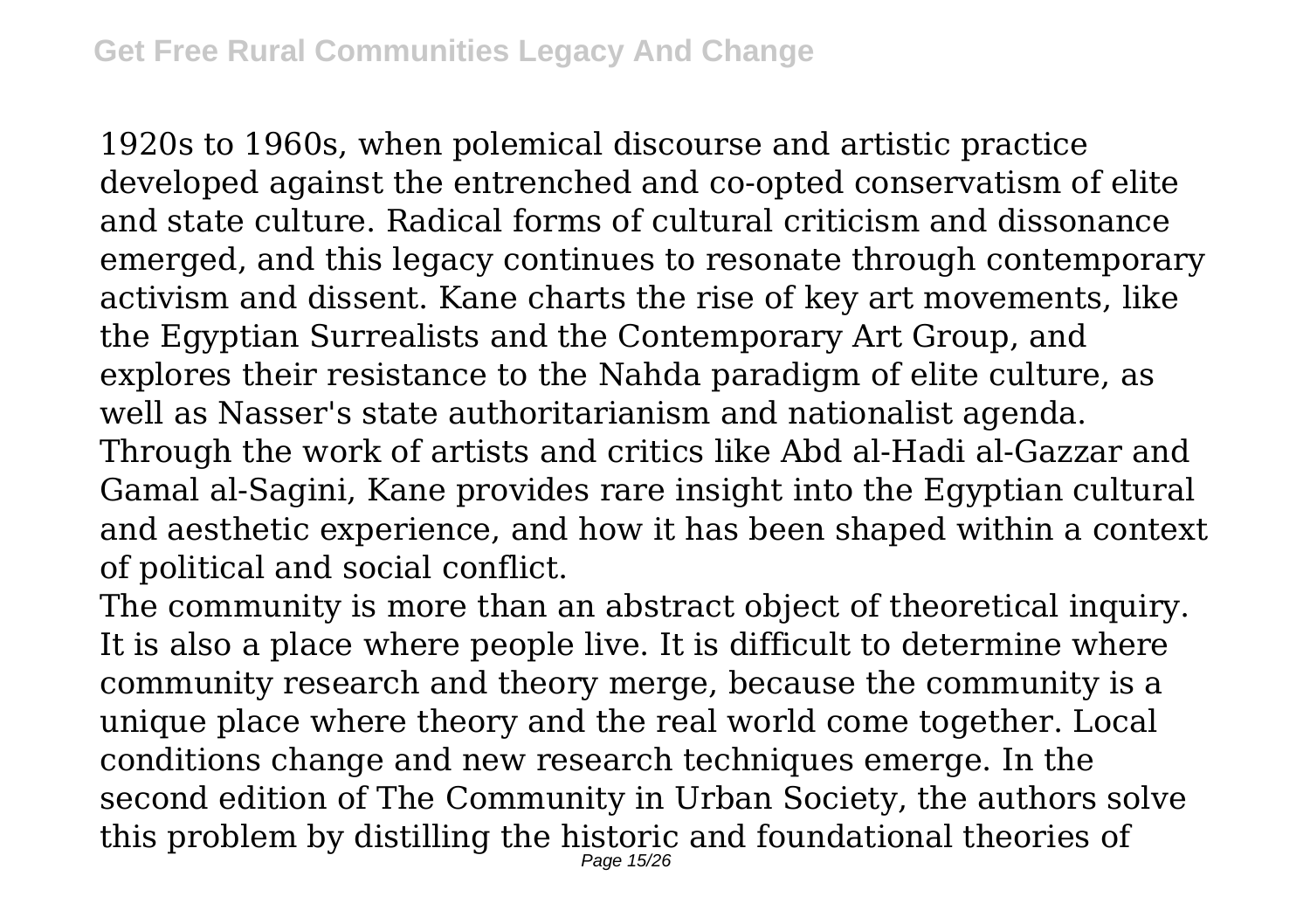community, applying traditional approaches (typology, ecology, systems theory, and conflict theory) to current conditions, and exploring new and relevant theories that impact todays communities. The latest edition also examines recent and emerging technologies that facilitate examination and evaluation of the modern community condition. Updated coverage includes topics such as New Urbanism, modern network analysis methods, the urban political economy approach to community, the growth machine approach, GIS mapping, recent holistic studies, cyberspace communities, and up-to-date discussions of community indicator studies, quality of life, community power, and regime politics.

This book investigates the role of wealth in achieving sustainable rural economic development. The authors define wealth as all assets net of liabilities that can contribute to well-being, and they provide examples of many forms of capital – physical, financial, human, natural, social, and others. They propose a conceptual framework for rural wealth creation that considers how multiple forms of wealth provide opportunities for rural development, and how development strategies affect the dynamics of wealth. They also provide a new accounting Page 16/26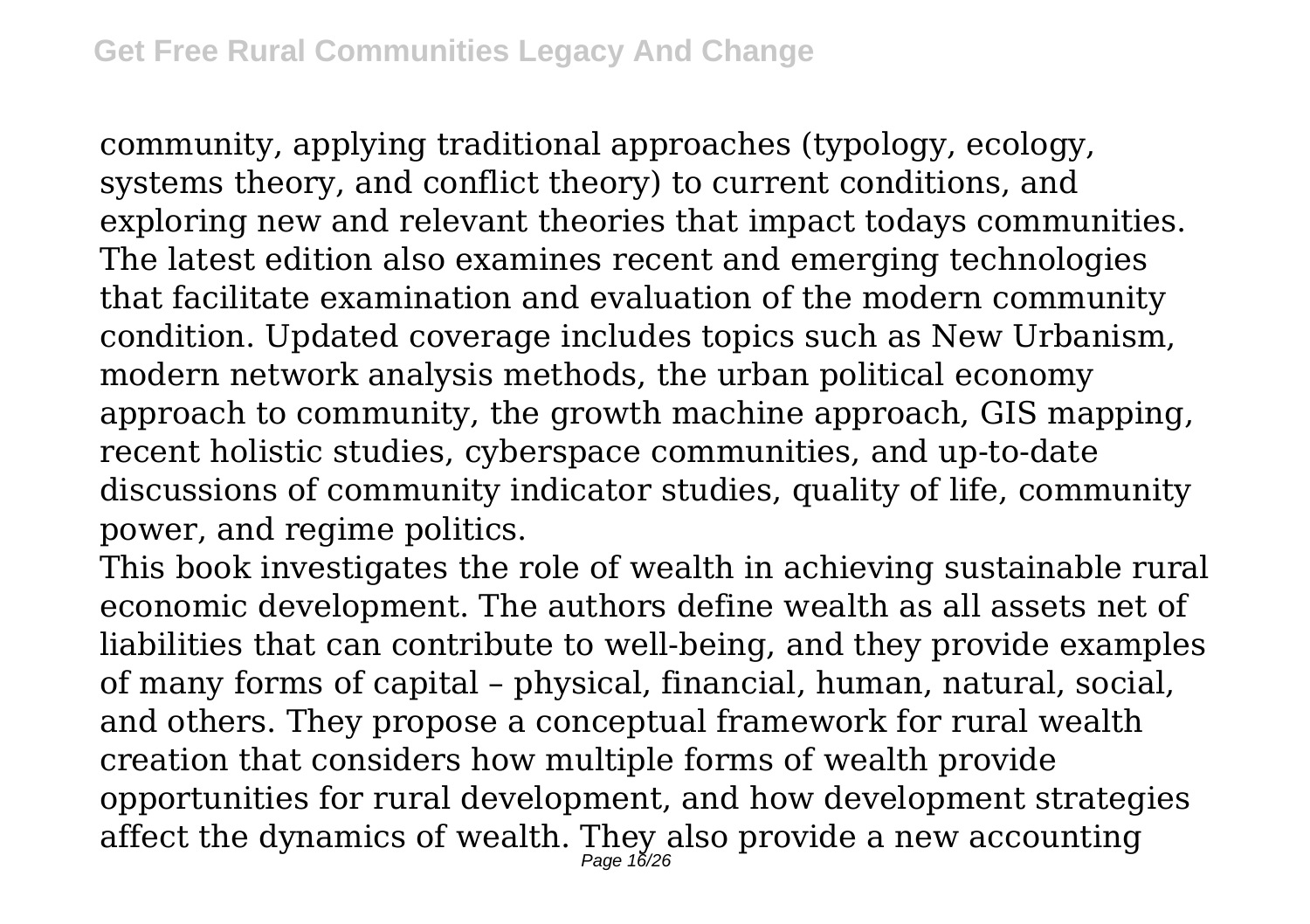framework for measuring wealth stocks and flows. These conceptual frameworks are employed in case study chapters on measuring rural wealth and on rural wealth creation strategies. Rural Wealth Creation makes numerous contributions to research on sustainable rural development. Important distinctions are drawn to help guide wealth measurement, such as the difference between the wealth located within a region and the wealth owned by residents of a region, and privately owned versus publicly owned wealth. Case study chapters illustrate these distinctions and demonstrate how different forms of wealth can be measured. Several key hypotheses are proposed about the process of rural wealth creation, and these are investigated by case study chapters assessing common rural development strategies, such as promoting rural energy industries and amenity-based development. Based on these case studies, a typology of rural wealth creation strategies is proposed and an approach to mapping the potential of such strategies in different contexts is demonstrated. This book will be relevant to students, researchers, and policy makers looking at rural community development, sustainable economic development, and wealth measurement. Page 17/26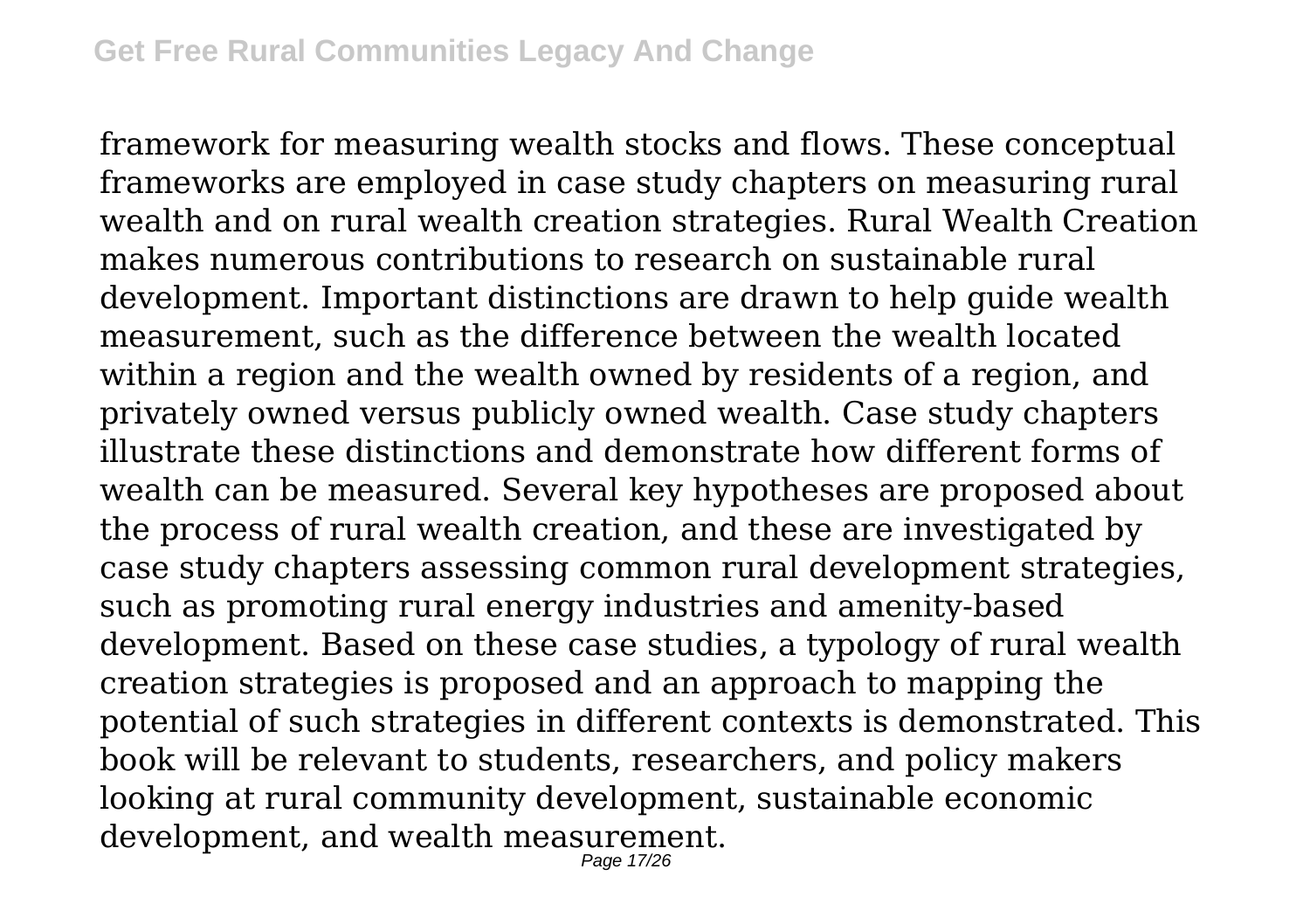## Candid Accounts of Theory, Method, and Practice The Remittance Landscape

Legacy & Change, Individual Program Descriptions New Insights into Community, Cultures, and Collective Action Challenges for Rural America in the Twenty-First Century Rural Wealth Creation

**First published in 1999, Worlds Apart examined the nature of poverty through the stories of real people in three remote rural areas of the United States: New England, Appalachia, and the Mississippi Delta. In this new edition, Duncan returns to her original research, interviewing some of the same people as well as some new key informants. Duncan provides powerful new insights into the dynamics of poverty, politics, and community change. "Duncan, through in-depth investigation and interviews, concludes that only a strong civic culture, a sense among citizens of community and the need to serve that community, can truly address poverty. . . . Moving and troubling. Duncan has created a remarkable study of the persistent patterns of poverty and power."—Kirkus Reviews "The descriptions of rural poverty in Worlds Apart are interesting and read almost like a novel."—Choice**

**Rural Communities: Legacy and Change examines the diversity of rural America: its unique communities, histories, and social issues. It also considers how rural communities use their increasing connectedness to creatively address modern challenges in the face of increasing globalization and climate change. Focusing on**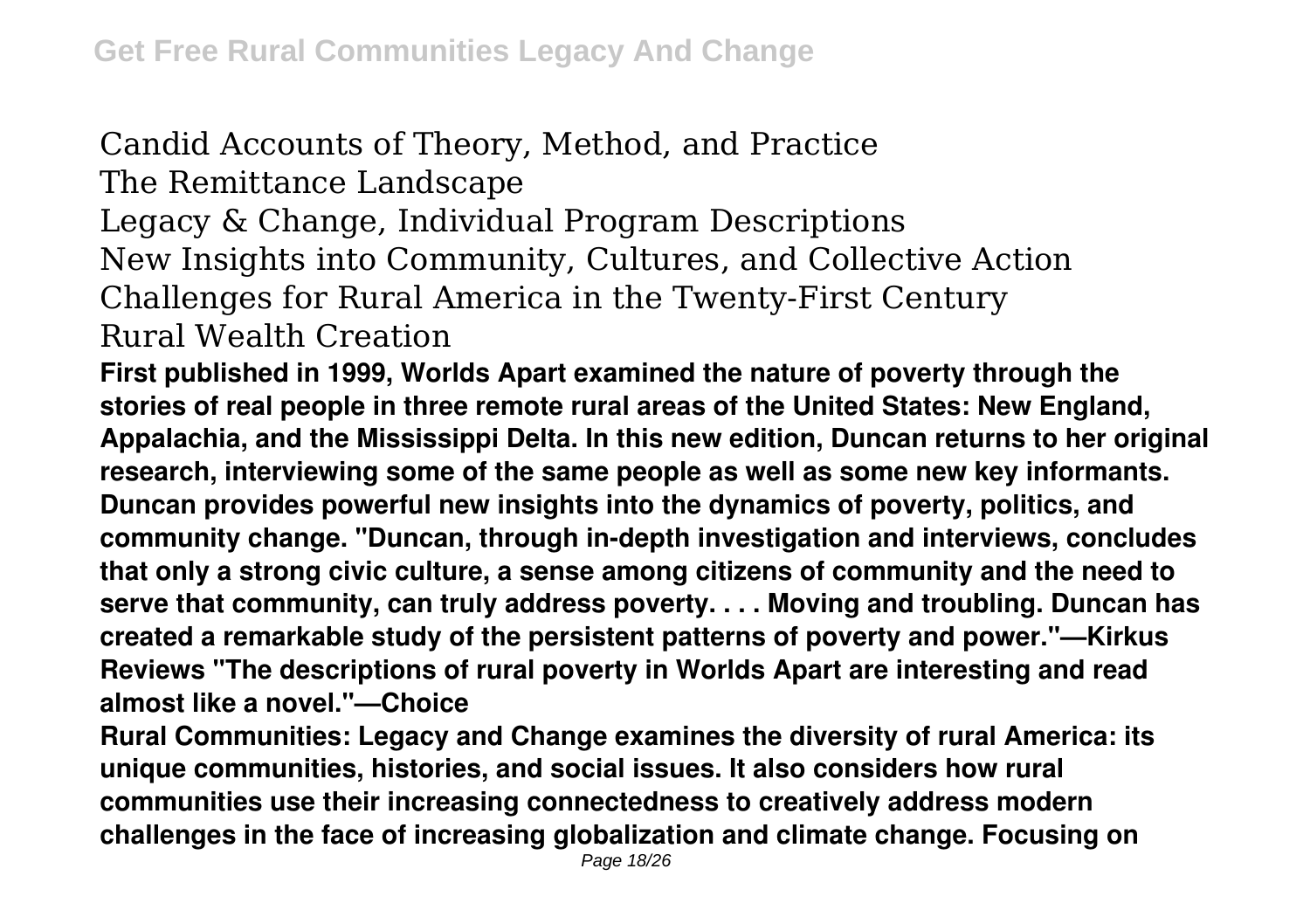**various capitals in rural areas—natural, cultural, human, social, political, financial, and built—this book provides students with an essential framework for understanding rural society based on the concepts of social science. The fourth edition of Rural Communities covers vital issues such as: racial and cultural diversity in rural areas; globalization and increasing tensions over international immigration; the impact of the wars in Iraq and Afghanistan; the central role of communities in organizing a sustainable future; and building community in the context of ubiquitous change. Chapter opening vignettes present real people and communities, illustrating the application of concepts. Updated with 2010 Census data, the fourth edition features new coverage of local food movements, climate change, the impacts of the global financial crisis, and updates on immigration as it relates to rural societies.**

**This collection of original chapters, written by prominent social scientists, elucidates the theory and practice of contemporary rural sociology. The book applies lessons from the careers of sociologists and their field research endeavors, covering a wide range of topics: agricultural production, processing, and marketing; international food security and rural development; degradation of the bio-physical environment across borders; and the study of community, family, health, and many other issues in an increasingly globalized world. The authors' candid accounts provide insight into possibilities for enhancing opportunity and equality and serving basic human needs. Publicatie ter gelegenheid van 50 jaar sociologie in Wageningen. Legacy + Change Baptism by Fire and Spirit**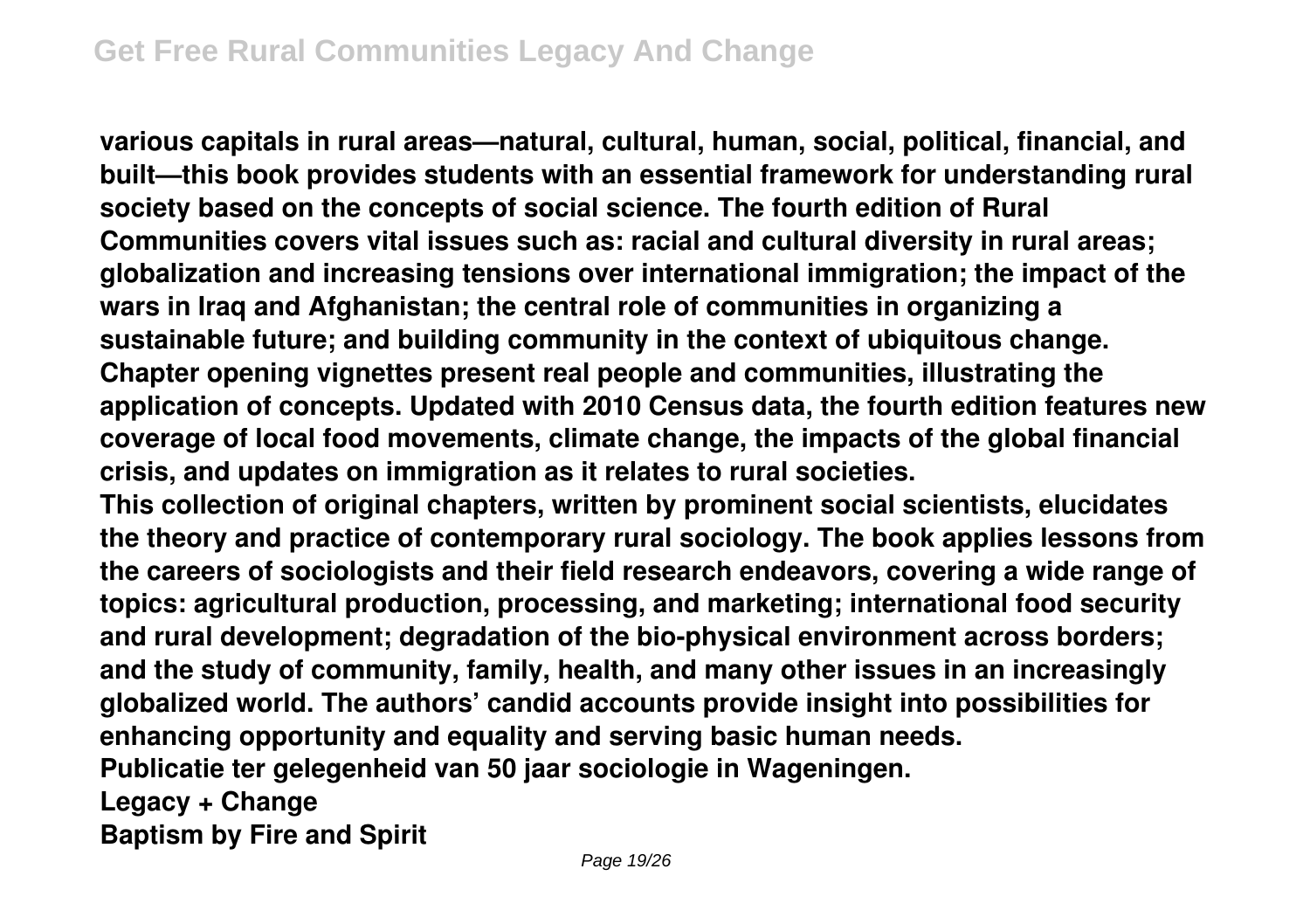## **The Politics of Art in Modern Egypt Regional Development and Planning in India Reimagining Sustainable Cities Rural Sociologists at Work**

A cutting-edge, solutions-oriented analysis of how we can reimagine cities around the world to build sustainable futures. What would it take to make urban places greener, more affordable, more equitable, and healthier for everyone? In recent years, cities have stepped up efforts to address climate and sustainability crises. But progress has not been fast enough or gone deep enough. If communities are to thrive in the future, we need to quickly imagine and implement an entirely new approach to urban development: one that is centered on equity and rethinks social, political, and economic systems as well as urban designs. With attention to this need for structural change, Reimagining Sustainable Cities advocates for a community-informed model of racially, economically, and socially just cities and regions. The book aims to rethink urban sustainability for a new era. In Reimagining Sustainable Cities, Stephen M. Wheeler and Christina D. Rosan ask big-picture questions of interest to readers worldwide: How do we get to carbon neutrality? How do we adapt to a climate-changed world? How can we create affordable, inclusive, and equitable cities? While many books dwell on the analysis of problems, Reimagining Page 20/26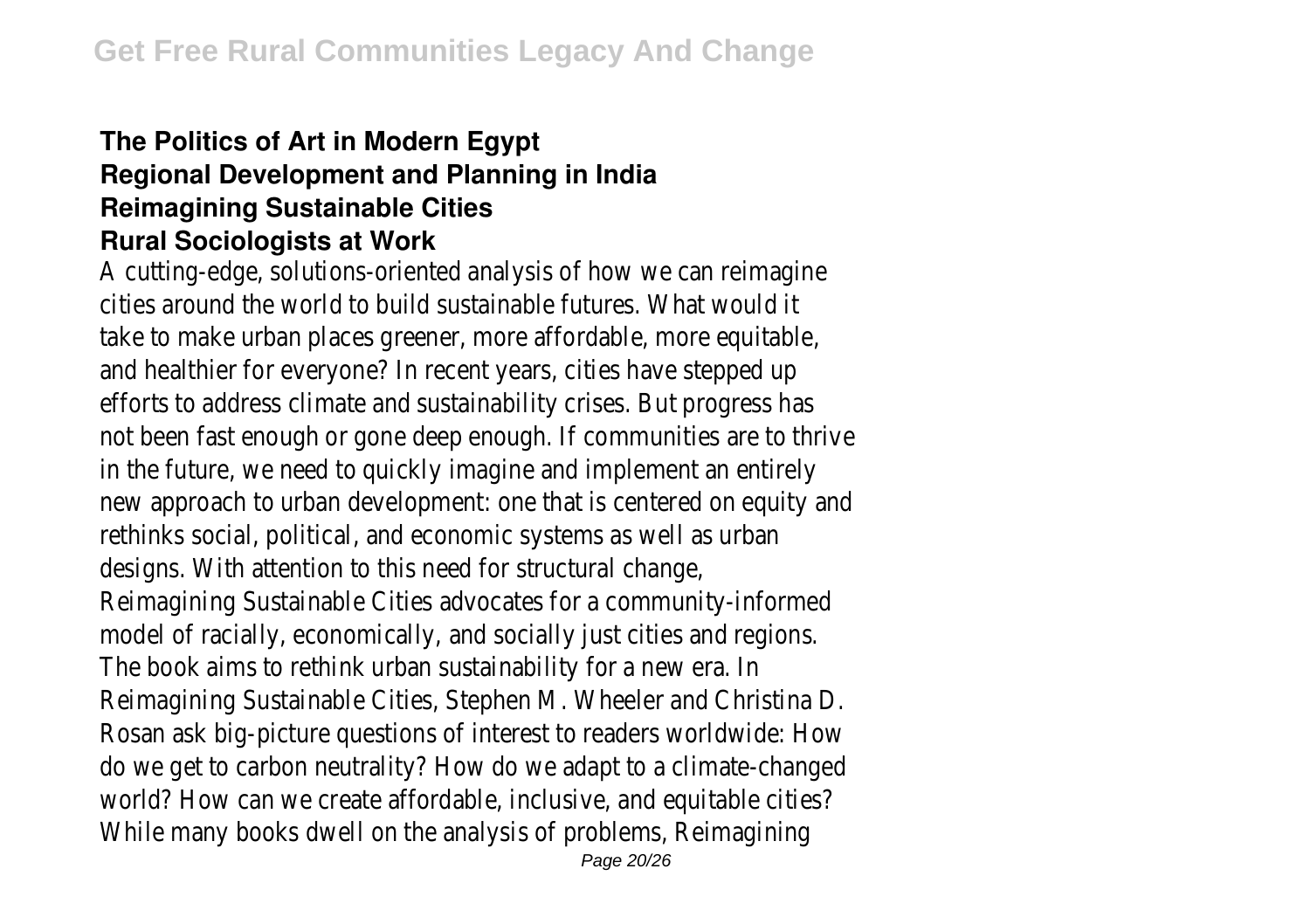Sustainable Cities prioritizes solutions-oriented thinking—surveying historical trends, providing examples of constructive action worldwide, and outlining alternative problem-solving strategies. Wheeler and Rosan use a social ecology lens and draw perspectives from multiple disciplines. Positive, readable, and constructive in tone, Reimagining Sustainable Cities identifies actions ranging from urban design to institutional restructuring that can bring about fundamental change and prepare us for the challenges ahead. Now more than ever, we need to understand the social, political, and economic shifts that have driven the United States to triple its prison construction in just over three decades. John Eason goes a very considerable distance here in fulfilling this need, not by detailing the aftereffects of building huge numbers of prisons, but by vividly showing the process by which a community seeks to get a prison built in their area. What prompted him to embark on this inquiry was the insistent question of why the rapid expansion of prisons in America, why now, and why so many. He quickly learned that the prison boom is best understood from the perspective of the rural, southern towns where they tend to be placed (North Carolina has twice as many prisons as New Jersey, though both states have the same number of prisoners). And so he sets up shop, as it were, in Forrest City, Arkansas, where he moved with his family to begin the splendid fieldwork that led to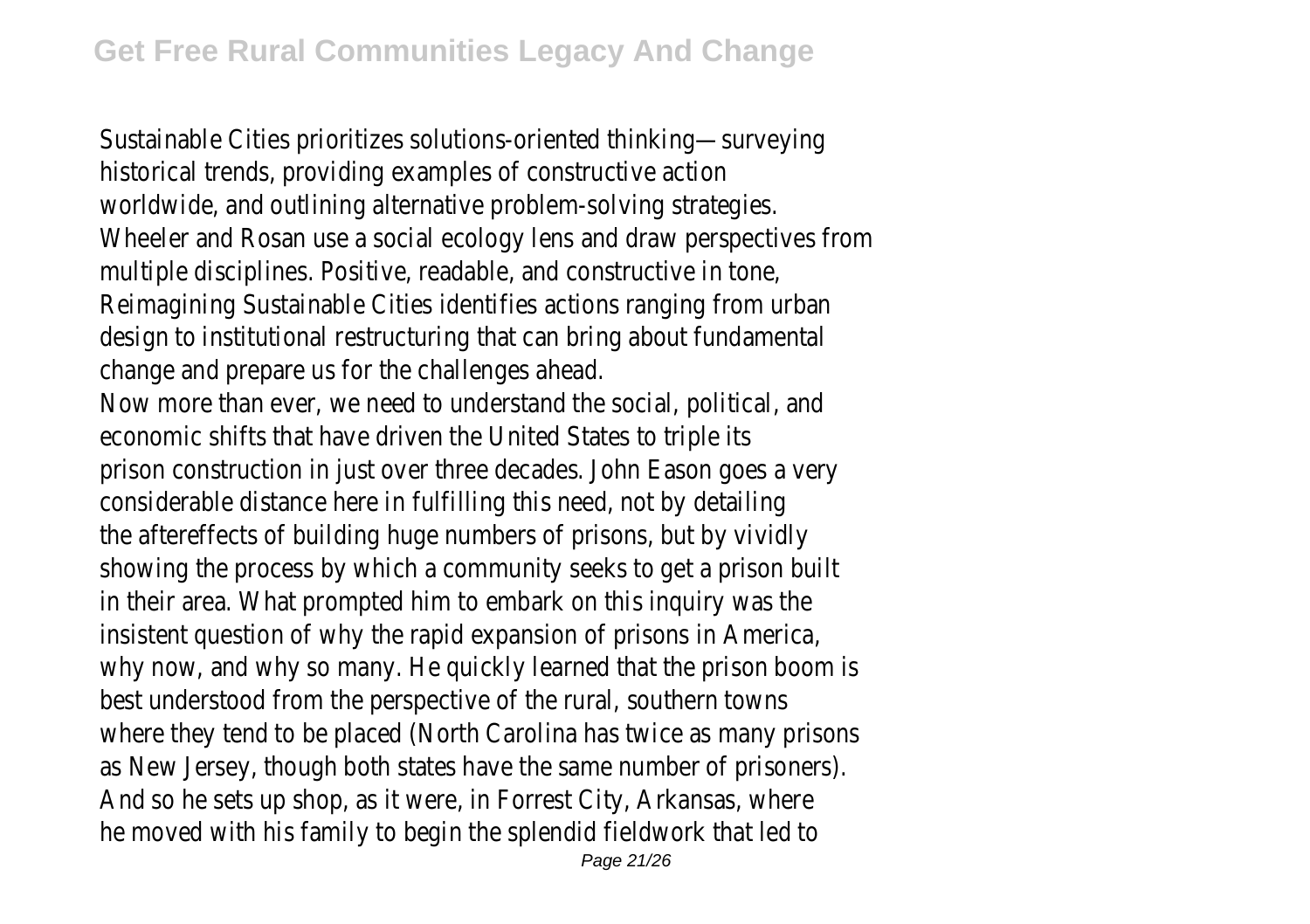this book. A major part of his story deals with the emergence of the rural ghetto, abetted by white flight, de-industrialization, the emergence of public housing, and higher proportions of blacks and Latinos. How did Forrest City become a site for its prison? Eason takes us behind the decision-making scenes, tracking the impact of stigma (a prison in my backyard-not a likely desideratum), economic development, poverty, and race, while showing power-sharing among opposed groups of elite whites vs. black race leaders. Eason situates the prison within the dynamic shifts rural economies are undergoing, and shows how racially diverse communities can achieve the siting and building of prisons in their rural ghetto. The result is a full understanding of the ways in which a prison economy takes shape and operates."

In Dreamers and Defenders Douglas H. Strong relates the triumphs and defeats of twelve environmentalists from Henry David Thoreau to Barry Commoner. Their biographies form the dramatic and ongoing story of the conservationømovement in America. Beginning with Thoreau, Frederick Law Olmsted, and George Perkins Marsh, Strong shows that conservation enjoyed the support of a few writers and scientists even in the heyday of land development in the mid-nineteenth century. Later chapters are devoted to John Wesley Powell, who after the Civil War attempted to introduce enlightened land policies in the arid West; Gifford Pinchot,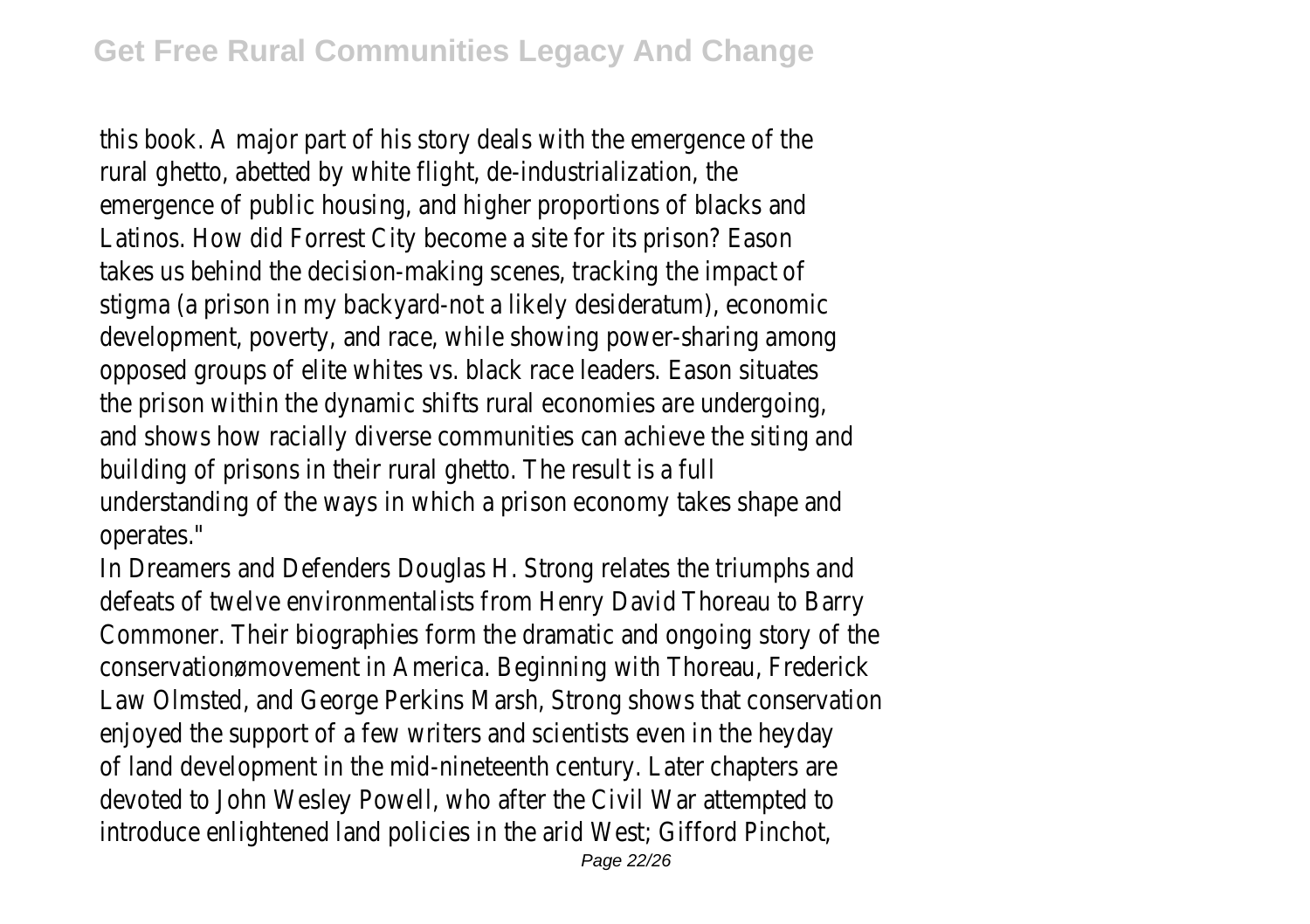Theodore Roosevelt's chief forester; ]ohn Muir, who popularized the gospel of wilderness preservation; Stephen Mather, who launched the National Park Service; and Aldo Leopold, advocate of an ethical attitude toward the land. Other chapters deal with Harold Ickes, who as Franklin D. Roosevelt's secretary of the interior spurred conservation efforts and encouraged economic recovery from the Great Depression; David Brower, the controversial executive director of the Sierra Club; and Rachel Carson and Barry Commoner, who alerted Americans to the dangers of an environment increasingly polluted by toxic chemicals.

America's rural areas have always held a disproportionate share of the nation's poorest populations. Rural Poverty in the United States examines why. What is it about the geography, demography, and history of rural communities that keeps them poor? In a comprehensive analysis that extends from the Civil War to the present, Rural Poverty in the United States looks at access to human and social capital; food security; healthcare and the environment; homelessness; gender roles and relations; racial inequalities; and immigration trends to isolate the underlying causes of persistent rural poverty. Contributors to this volume incorporate approaches from multiple disciplines, including sociology, economics, demography, race and gender studies, public health, education, criminal justice, social welfare, and other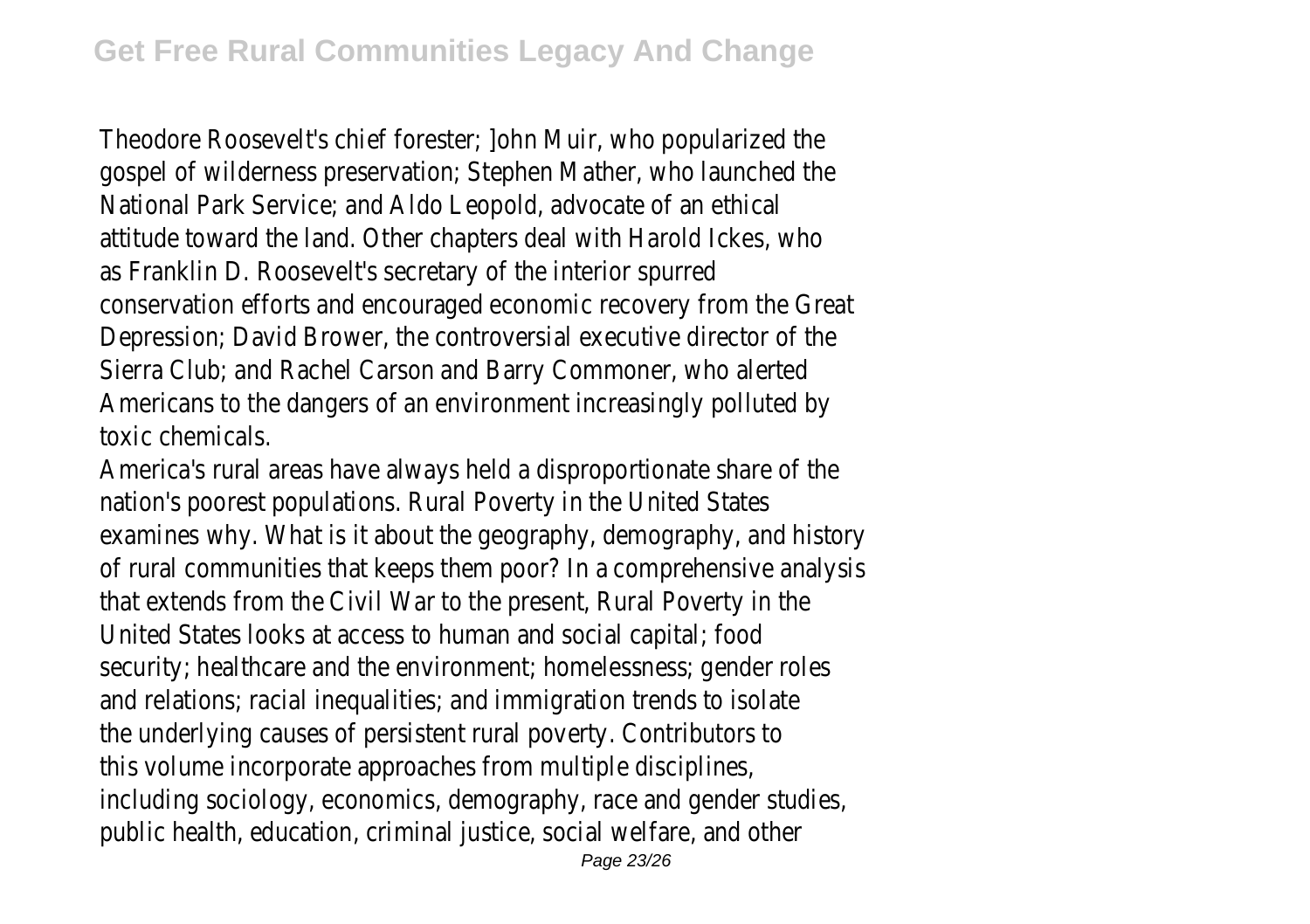social science fields. They take a hard look at current and past programs to alleviate rural poverty and use their failures to suggest alternatives that could improve the well-being of rural Americans for years to come. These essays work hard to define rural poverty's specific metrics and markers, a critical step for building better policy and practice. Considering gender, race, and immigration, the book appreciates the overlooked structural and institutional dimensions of ongoing rural poverty and its larger social consequences. Legacy & Change

Wageningen Perspectives on Rural Transformations Why Rural Schools Matter Local Politics

Second Edition

In the United States, some populations suffer from far greater disparities in health than others. Those disparities are caused not only by fundamental differences in health status across segments of the population, but also because of inequities in factors that impact health status, so-called determinants of health. Only part of an individual's health status depends on his or her behavior and choice; communitywide problems like poverty, unemployment, poor education, inadequate housing,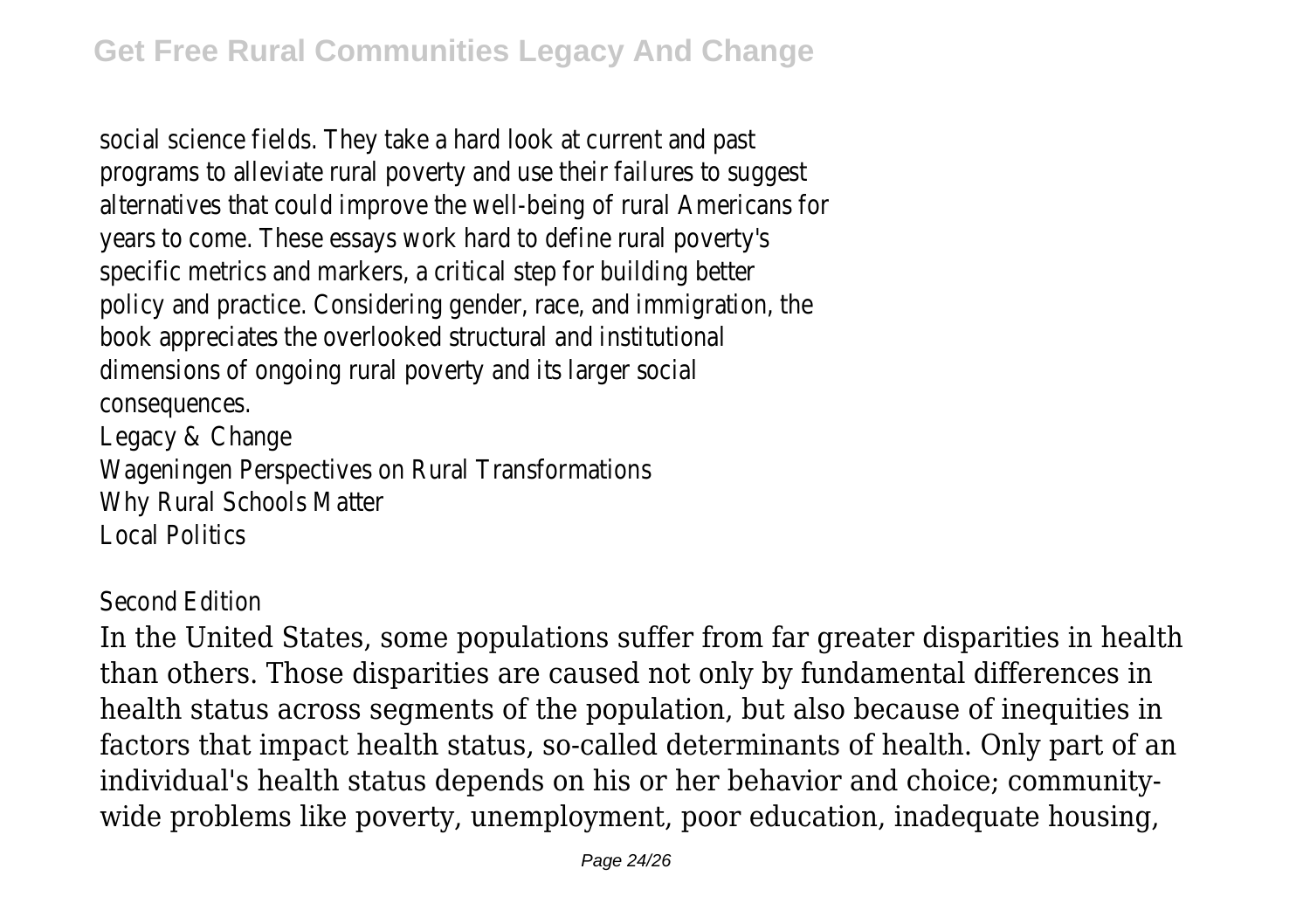poor public transportation, interpersonal violence, and decaying neighborhoods also contribute to health inequities, as well as the historic and ongoing interplay of structures, policies, and norms that shape lives. When these factors are not optimal in a community, it does not mean they are intractable: such inequities can be mitigated by social policies that can shape health in powerful ways. Communities in Action: Pathways to Health Equity seeks to delineate the causes of and the solutions to health inequities in the United States. This report focuses on what communities can do to promote health equity, what actions are needed by the many and varied stakeholders that are part of communities or support them, as well as the root causes and structural barriers that need to be overcome.

Many of the 61 million people who live in rural America have limited access to health care. Almost a quarter of the nation's population lives in rural places yet only an eighth of our doctors work there. Sponsored by the U.S. Office of Rural Health Policy, this unique book provides the facts about this imbalance and interprets them in the context of government programs that promote the placement of doctors and the operation of hospitals in rural places while paying them less to treat Medicare and Medicaid beneficiaries. The authors' comprehensive analysis of rural health care delivery shows where there are differences in rates of death and disease between rural areas using maps, graphs, and plain-English descriptions. The book provides a thorough look at health care in rural America, giving a snapshot of how